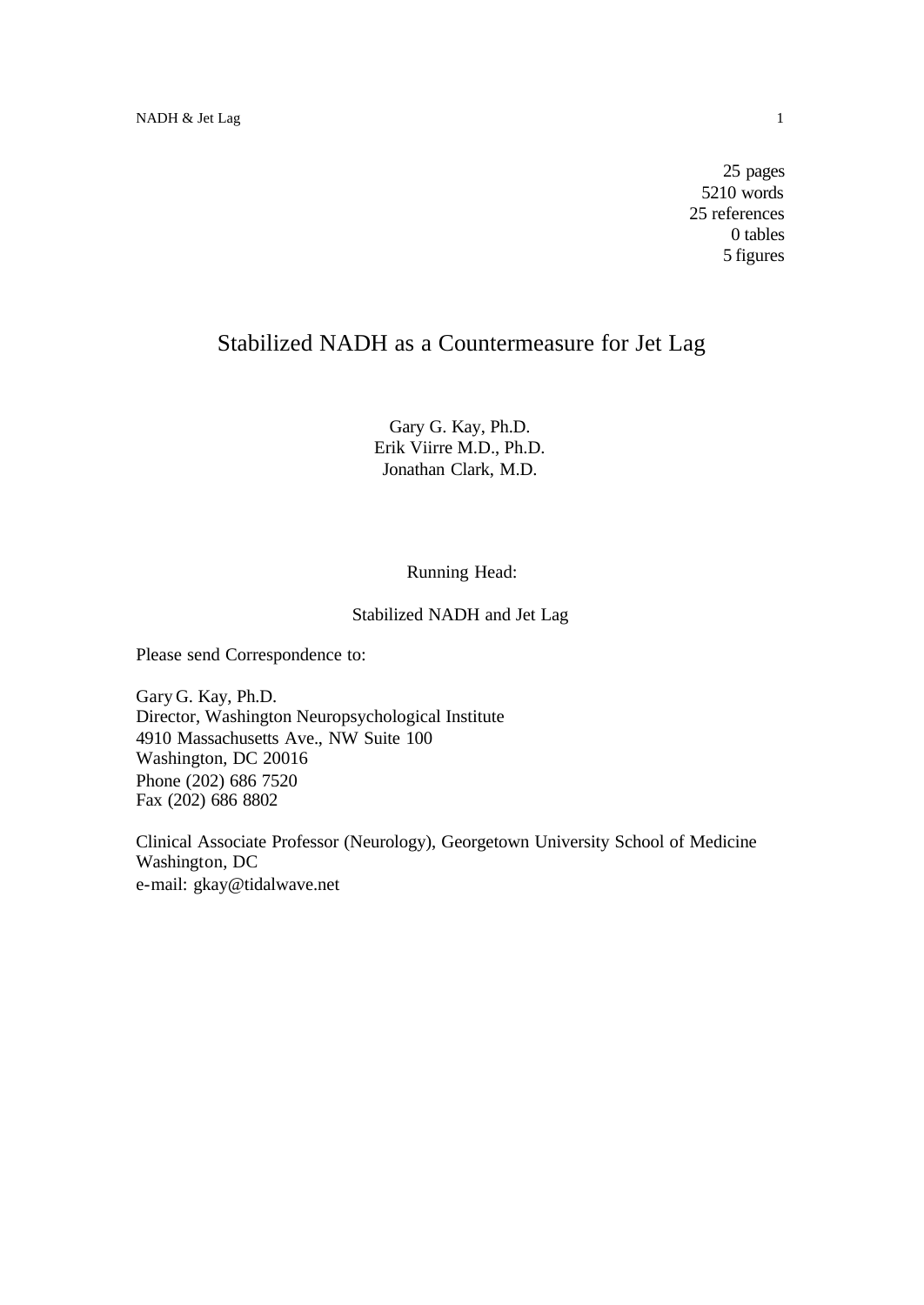#### **Abstract**

*Background:* Current remedies for jet lag (phototherapy, melatonin, stimulant, and sedative medications) are limited in efficacy and practicality. The cognitive effects of jet lag have not been well established. We examined the efficacy of a stabilized, sublingual form of reduced nicotinamide adenine dinucleotide (NADH, ENADAlert®, Menuco Corp.) as a countermeasure for jet lag. *Hypothesis:* Administration of sublingual NADH to travelers would result in a reduction of the impact of jet lag on cognitive functioning and sleepiness. *Methods:* Thirty-five healthy subjects participated in this double-blind, placebo-controlled study. Training and baseline testing were conducted in San Diego, California, before subjects flew overnight to Baltimore, Maryland (a 3-hour time difference). Upon arrival, individuals were randomly assigned to receive either 20 mg of sublingual stabilized NADH ( $n=18$ ) or identical placebo tablets ( $n=17$ ). All participants completed computer-administered tests (e.g., CogScreen7) to assess changes in cognitive functioning, mood, and sleepiness in the morning and afternoon. *Results:* Jet lag resulted in increased sleepiness for over half the participants and deterioration of cognitive functioning for approximately one third. Cognitive changes were evident in vigilance, working memory, divided attention, and visual perceptual speed. Subjects who received NADH performed significantly better (*P*<.05) on the primary outcome measure (KCPT Total Errors), a measure of vigilance. On 3 of the 7 secondary cognitive and psychomotor test measures subjects who received NADH also performed significantly (*P*<.05) better than those who received placebo and showed a trend  $(P \le 10)$  for better performance on the other 4 measures. The effect of NADH on mood and sleepiness was non-significant. No adverse effects were observed with NADH treatment. *Conclusions:* Stabilized NADH significantly reduced jet lag-induced disruptions of cognitive functioning, was easily administered, and was found to have no adverse side effects. **Keywords:** jet lag, cognitive testing, fatigue countermeasures, NADH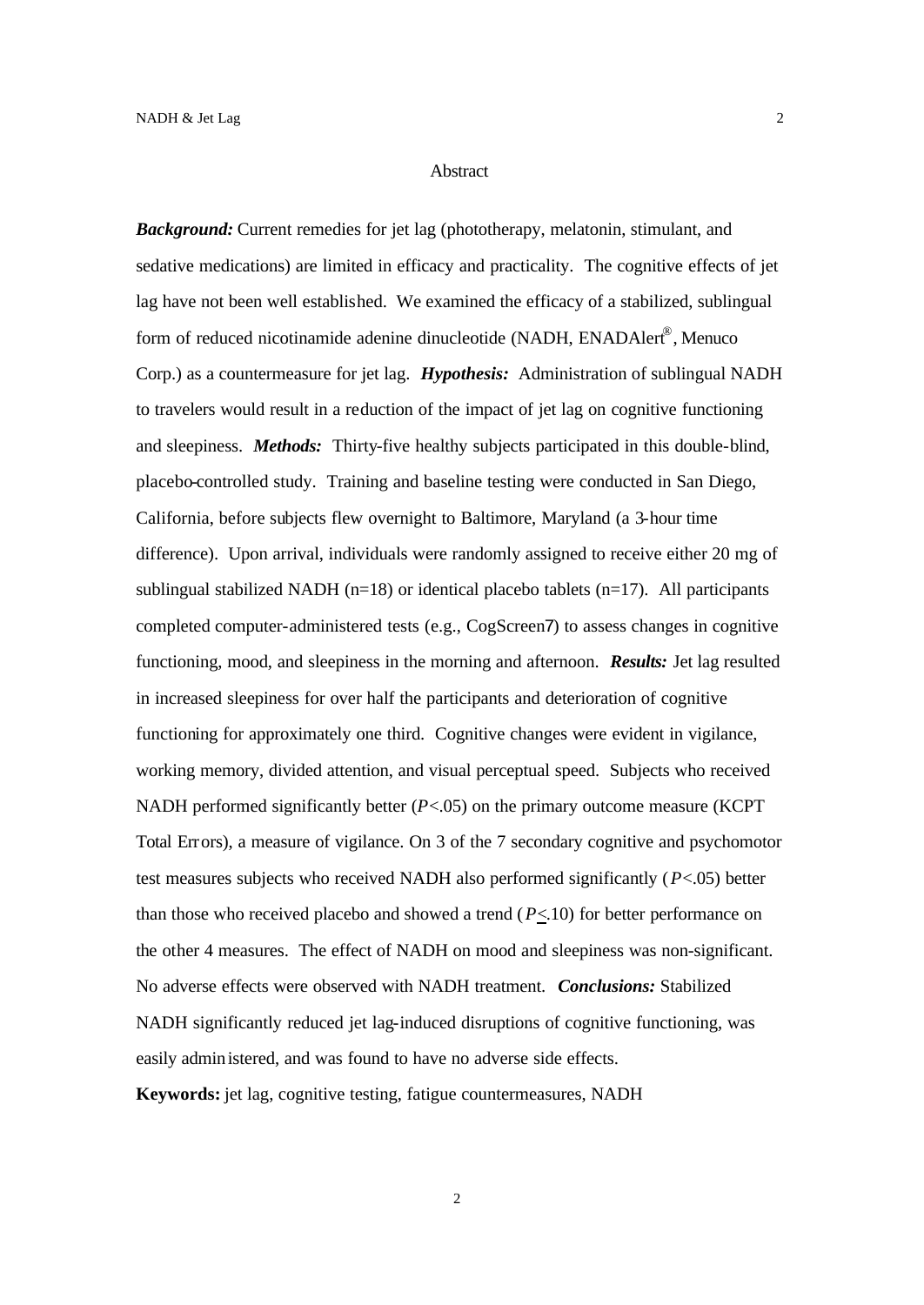Jet lag is a constellation of symptoms that occur after flying across time zones. It affects a large number of travelers and aircrew (23). These symptoms include: general malaise and fatigue, disrupted sleep, gastrointestinal distress, and memory loss (5,16,19,20,24). Rosekind (15) estimates that jet lag can degrade decision-making abilities, communication, and memory by 30% to 70%. The disruption of the body's entrainment of internal 24-hour cycles of temperature, sleep initiation and other activities to the day-light cycle is believed to be the trigger for jet lag (6). Today's modern jet traveler (soldier, businessperson, athlete, or tourist) often is required to perform at a high functional level upon reaching their destination. Furthermore, the problems of jet lag have been compounded in recent years because business travelers are taking more international trips and staying fewer days at their destination.

Research on the mitigation of jet lag has emphasized methods to speed the entrainment of the circadian rhythm to the new time zone. These methods include sleep scheduling, phototherapy, and administration of sedative and/or stimulant medications (10,14,22). Each of these methods has been found to have some merit, though each has potential adverse side effects and some are considered impractical (4).

An alternative approach to countering the effects of jet lag is to provide the traveler with a nutritional supplement that may help restore the loss of energy and alertness that occur while readjusting to a new time zone. One potential agent is the energy producing coenzyme NADH (ß-nicotinamide adenine dinucleotide, reduced form Coenzyme 1). We investigated the effects of stabilized, sublingual NADH on the cognitive functioning of healthy individuals on the day following an overnight flight across North America.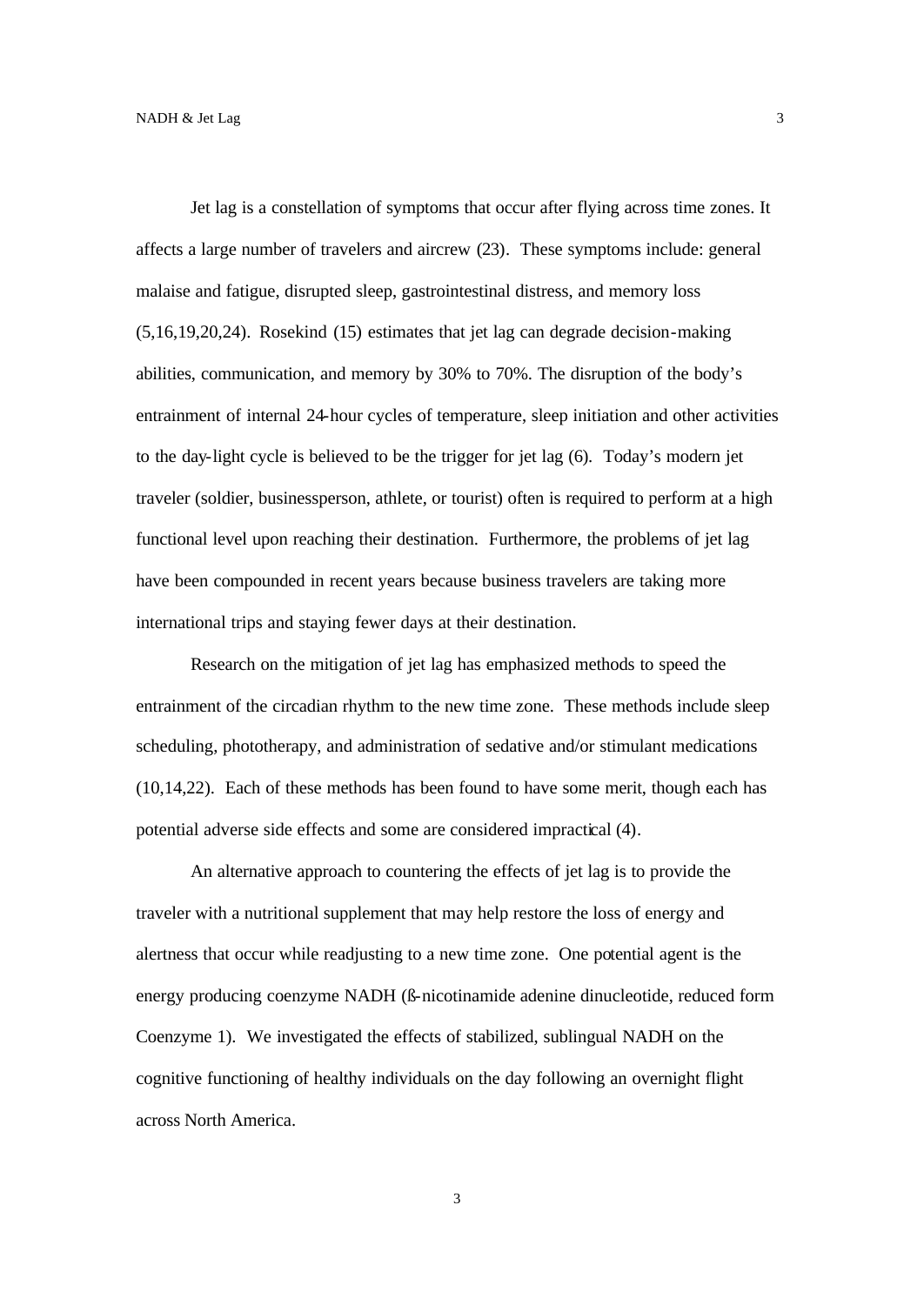The sublingual form of NADH (ENADAlert™, Menuco Corporation) was chosen to maximize the absorption and optimize bioavailability of the coenzyme. Previously, NADH has been shown to facilitate production of dopamine and norepinephrine (13). NADH has also been demonstrated to increase cellular energy production of ATP (1), to aid in the repair of damaged DNA (25), and to function as a potent antioxidant(21). Furthermore, NADH has been shown to be effective at improving symptoms of fatigue in Chronic Fatigue Syndrome (7) and improving cognitive functioning in patients with Alzheimer's Disease and Parkinson's Disease (2,3). Given these findings, and the availability of a new rapidly absorbed sublingual formulation of NADH, the first author, friends and colleagues began taking ENADAlert in conjunction with their own travels and found the agent to have beneficial effects. We therefore decided to test whether NADH may be an effective and safe countermeasure for jet lag. It was decided to conduct a double -blind, placebo controlled trial of NADH under highly realistic travel conditions.

We hypothesized that administration of sublingual NADH to travelers would specifically result in a reduction of the impact jet lag has on cognitive functioning and sleepiness, enabling travelers to return to their normal levels of physical and mental activity upon arriving in a new time zone.

## **METHODS**

#### *Subjects*

Subjects (n=36) were volunteers between 35 and 55 years of age, in good general physical health. Subjects were recruited from the community by advertising. All subjects were verbally informed of the intent and procedures of the study during a prescreening telephone interview. Written informed consent was obtained prior to the

4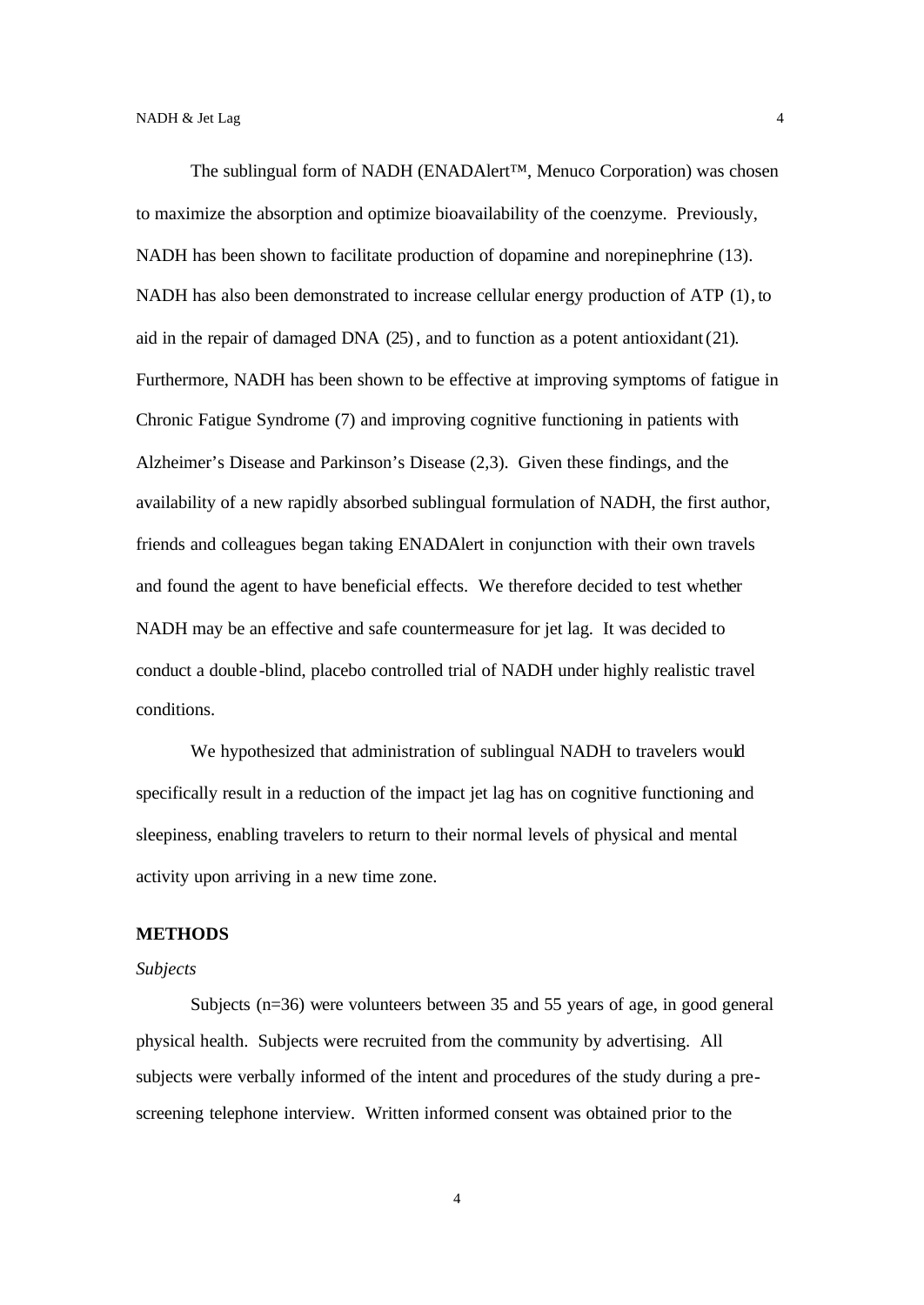history and physical. At the screening visit, subjects were urine tested to screen for the use of illicit drugs and pregnancy. Cognitive screening with the Trail Making Test and Symbol Digit Modalities Test (11) was used to exclude subjects with cognitive function test scores > 1 SD below the mean for their age. Subjects were required to be gainfully employed, to have completed 14 years of formal education, and to have none of the following conditions; history of substance abuse, obesity (body mass index  $>$  30 kg/m<sup>2</sup>), air sickness, pregnancy, nicotine use (within 6-months), mental health disorder (within 1 year), or sleep disorder. In addition, subjects were required to have a normal day/night sleep schedule in their home time zone, and to have an Epworth Sleepiness Scale rating < 8 at baseline (8). Subjects were not permitted to be taking antidepressant medications, CNS stimulants, neuroleptics, Ginseng, Gingko Biloba, melatonin, phosphatidylserine, nacetyl carnitine, or other medications/nutritional supplements reported to enhance cognitive functioning within 90 days of the study. Subjects were not permitted to have participated in other clinical trials within 90 days prior to screening. During the study, subjects were not permitted to use caffeine, alcohol or to take any prescription or overthe-counter medications known to enhance or depress CNS functioning. The study protocol and consent form were reviewed and approved for human subjects by the Biomedical Research Institute of America (San Diego, California).

## *Procedure*

Subjects arrived at the San Diego, California test site at 1200 hours on the day of the flight. The study protocol was reviewed with the subjects and they were then each issued a laptop computer (IBM Thinkpad Model 760) and familiarized with the tests and measures to be used in the study. At approximately 1500 hours subjects were administered the entire battery of tests to establish their baseline performance (Baseline). Subjects also received training in the method for taking the sublingual tablets. Subjects were transported to the San Diego Airport and flown by commercial jet aircraft (coach

5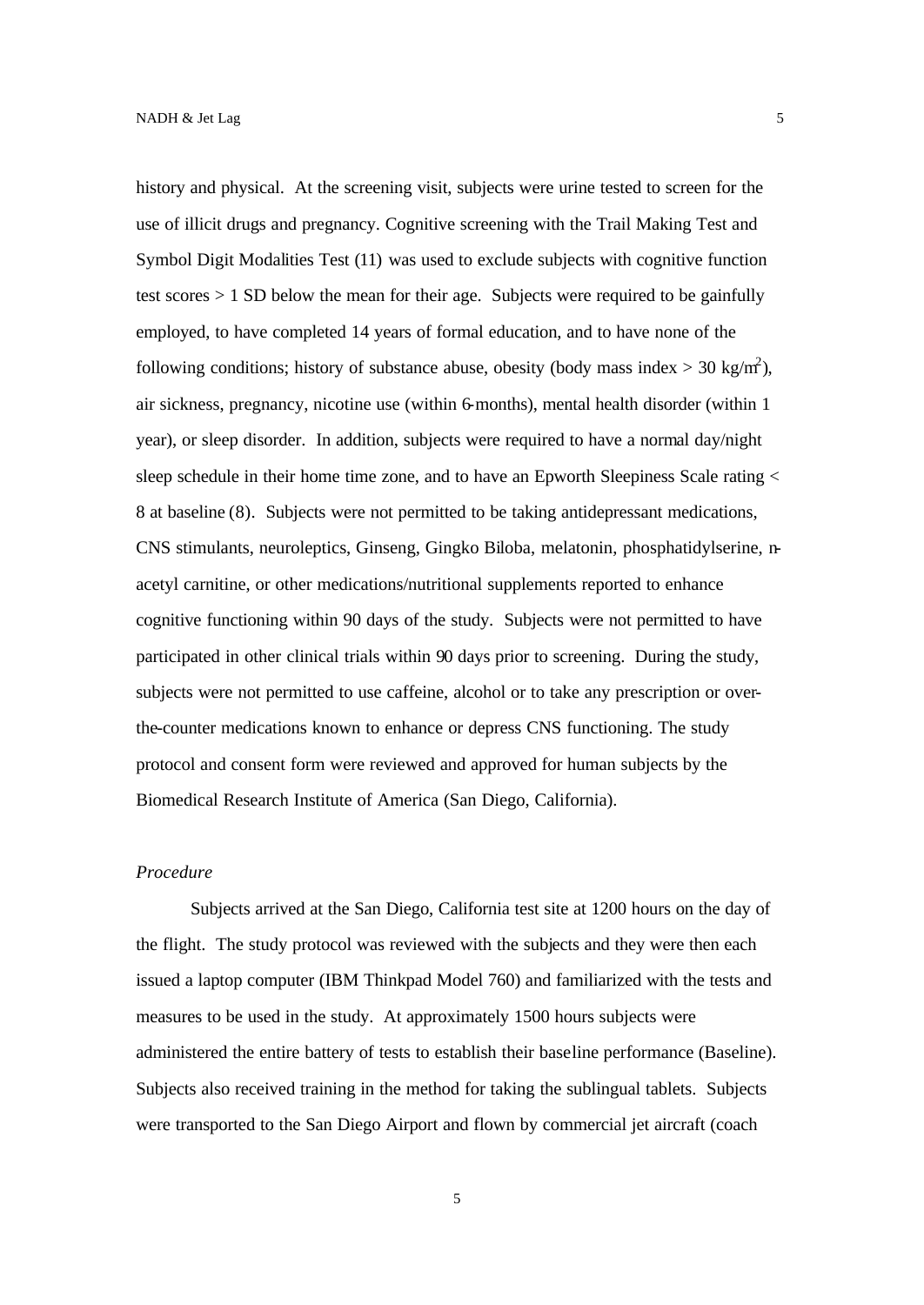class) to Phoenix, Arizona where they were shuttled to a conference room at a nearby hotel, provided dinner, and re -administered the battery of tests at approximately 2030 hours. Subjects were shuttled back to the airport and boarded a flight to Baltimore, Maryland at 2230 hours. Thirty minutes into the flight the subjects were instructed to complete a subset of the battery of tests. Subjects were permitted to sleep after completing the tests. The duration of the flight from Phoenix to Baltimore is approximately 4 hours. Furthermore, there is a 3-hour time difference between San Diego and Baltimore. The local time in Baltimore upon arrival was approximately 0600 hours. After breakfast, subjects were shuttled to the Washington, DC test site where they arrived at approximately 0800 hours.

Sublingual NADH 20 mg (4 tablets of sublingual ENADAlert<sup>®</sup> 5 mg) or an equal number of placebo tablets of identical size, shape, color and taste were administered by study site personnel to the subjects upon their arrival at the Washington test site. At the test site, subjects' activities were carefully monitored to avoid dehydration, exposure to daylight (subjects were kept indoors) and hunger (they were provided breakfast and lunch, which all subjects ate.) Caffeine intake was strictly prohibited. Study drug was provided in moisture-proof, airtight, labeled medication bottles labeled with the subject's identification number.

Subjects completed the battery of tests 90 minutes after dosing, at approximately 0930 hours (AM test). Testing was repeated at 1230 hours (PM test). Subjects were dismissed from the study at 1400 hours.

The study was carried out during a 1-month period over the course of three weekends with groups of approximately equal size (i.e., 13, 12, and 10 subjects).

#### *Measurements*

### **Cognitive Tests**

Kay Continuous Performance Test (KCPT) (9)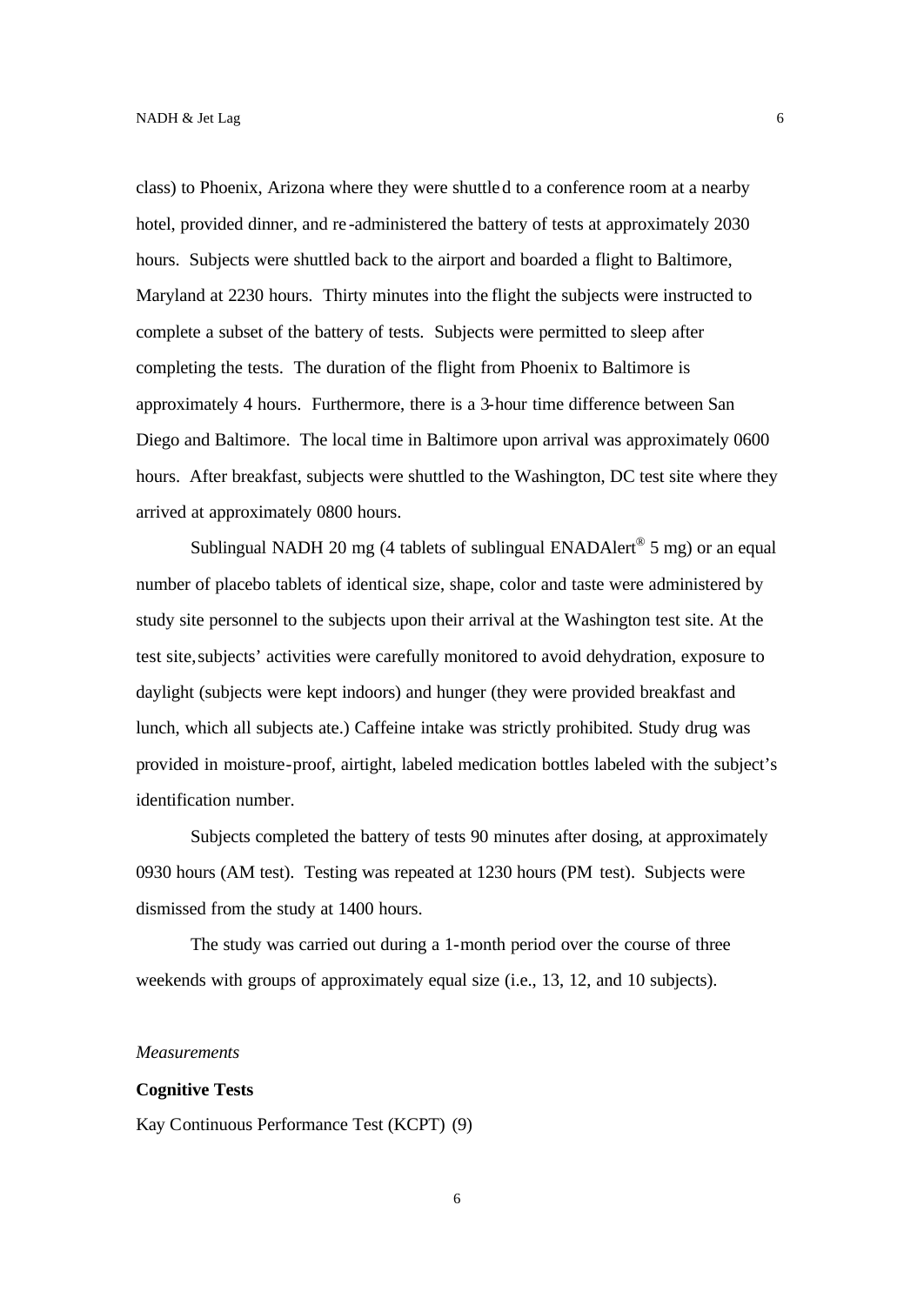Measure of sustained attention and vigilance: On this 13-minute computeradministered cognitive test, subjects watch a computer monitor and respond only when seeing a target symbol that occurs at low frequency (i.e., 5%). There are a total of 220 trials. The number of errors of omission (i.e., lapses of attention) and errors of commission were used to calculate total errors.

## CogScreen® (9)

The following four CogScreen subtests were administered:

Shifting Attention Test: Instruction Condition: Measure of working memory: Subject reads a two-word instruction and then applies the instruction to the screen that follows. There are 32 trials requiring approximately three minutes to be completed. The accur acy, throughput (number of correct responses per minute), and median response time for correct responses were recorded.

Matching to Sample Test: Measure of visual perceptual processing speed and working memory: Subject views a 4x4 checkerboard pattern and then on the screen that follows, the subject selects the matching checkerboard pattern. There are 20 trials requiring three minutes to be completed. The accuracy of responses, the throughput (number of correct responses per minute) and the median response time for correct responses were recorded.

Visual Sequence Comparison: Measure of visual processing of number/letter sequences: There are 20 trials requiring approximately three minutes to be completed. The accuracy of responses, the throughput (number of correct responses per minute) and the median response time for correct responses (VSCRTC) were recorded.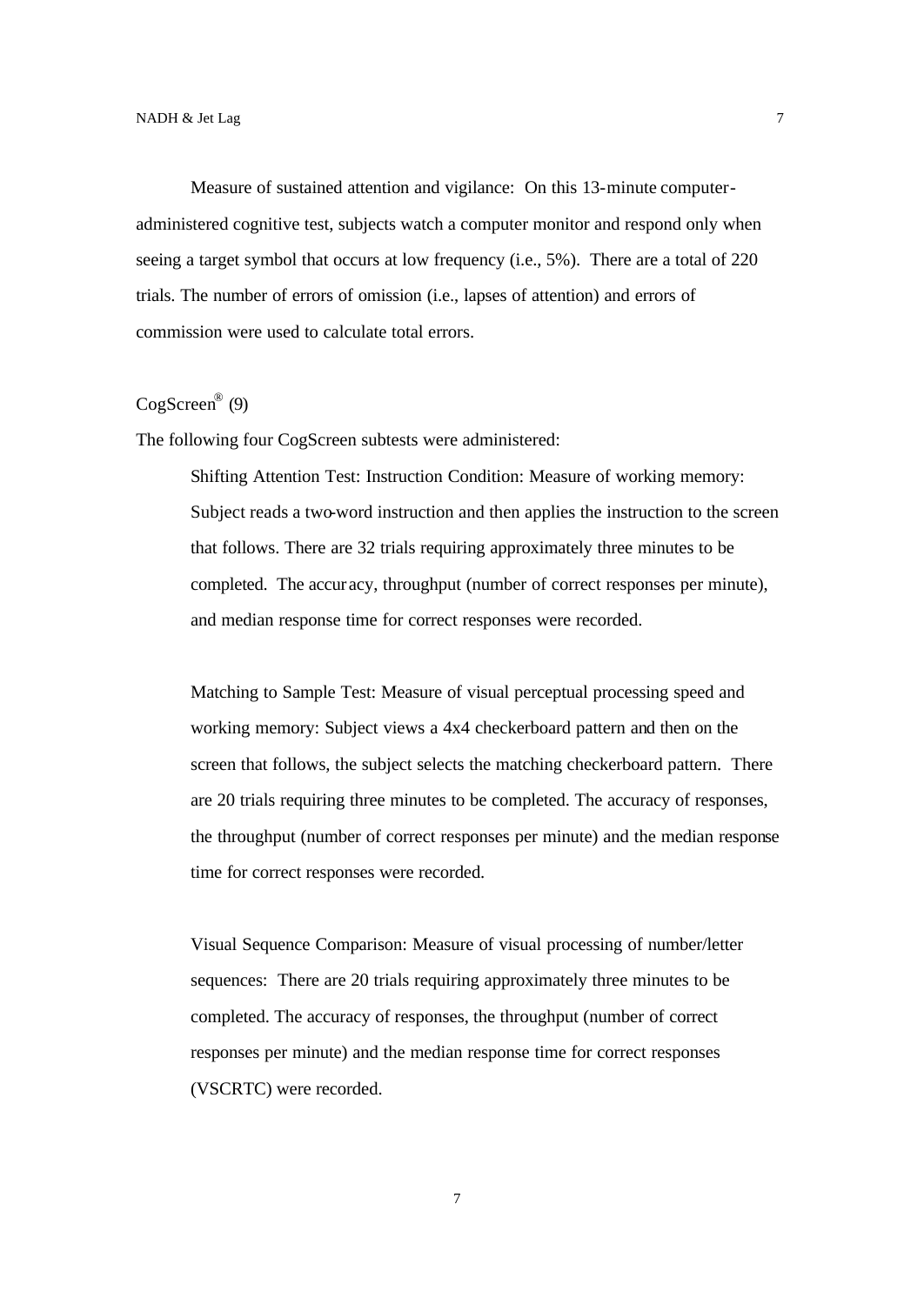Dual Task Test: Tracking Alone: Measure of psychomotor functioning: Subject's task is to maintain the central position of an unstable cursor that moves along a horizontal line using the left and right cursor keys for a period of 90 seconds. The average absolute tracking error and the number of tracking failures were recorded.

Mark Numbers Test: Complex Cognitive Assessment Battery (CCAB) (18):

Measure of working memory and divided attention: The subject identifies and "marks" numbers in a spreadsheet according to an instruction (e.g. Mark all even numbers between 20 and 46). While performing this one-minute task, the subject is twice interrupted and instructed to locate and mark the smaller or larger of two flashing numbers. After performing the secondary task the subject resumes the primary task. There are four 1-minute trials. The total score (a derived measure of the total number of correct marks, the speed of completing the task, and performance on the secondary task) and the mean reaction time to responding to the secondary task were recorded.

#### Automated Neuropsychological Assessment Metrics (ANAM) (9)

Two sub-tests were selected from the ANAM battery of tests: Running Memory Test: Measure of vigilance and working memory: A total of 160 letters are presented during the five -minute duration of the test. Subject is instructed to indicate whether or not the letter being shown on the screen is the same as the previous letter. The accuracy of responses, the throughput (number of correct responses per minute) and the mean response time for correct responses were recorded.

Math Test: Measure of working memory and math reasoning: The subject is presented with 3 numbers and two operation signs (e.g.,  $3 + 5 - 2$ ) and is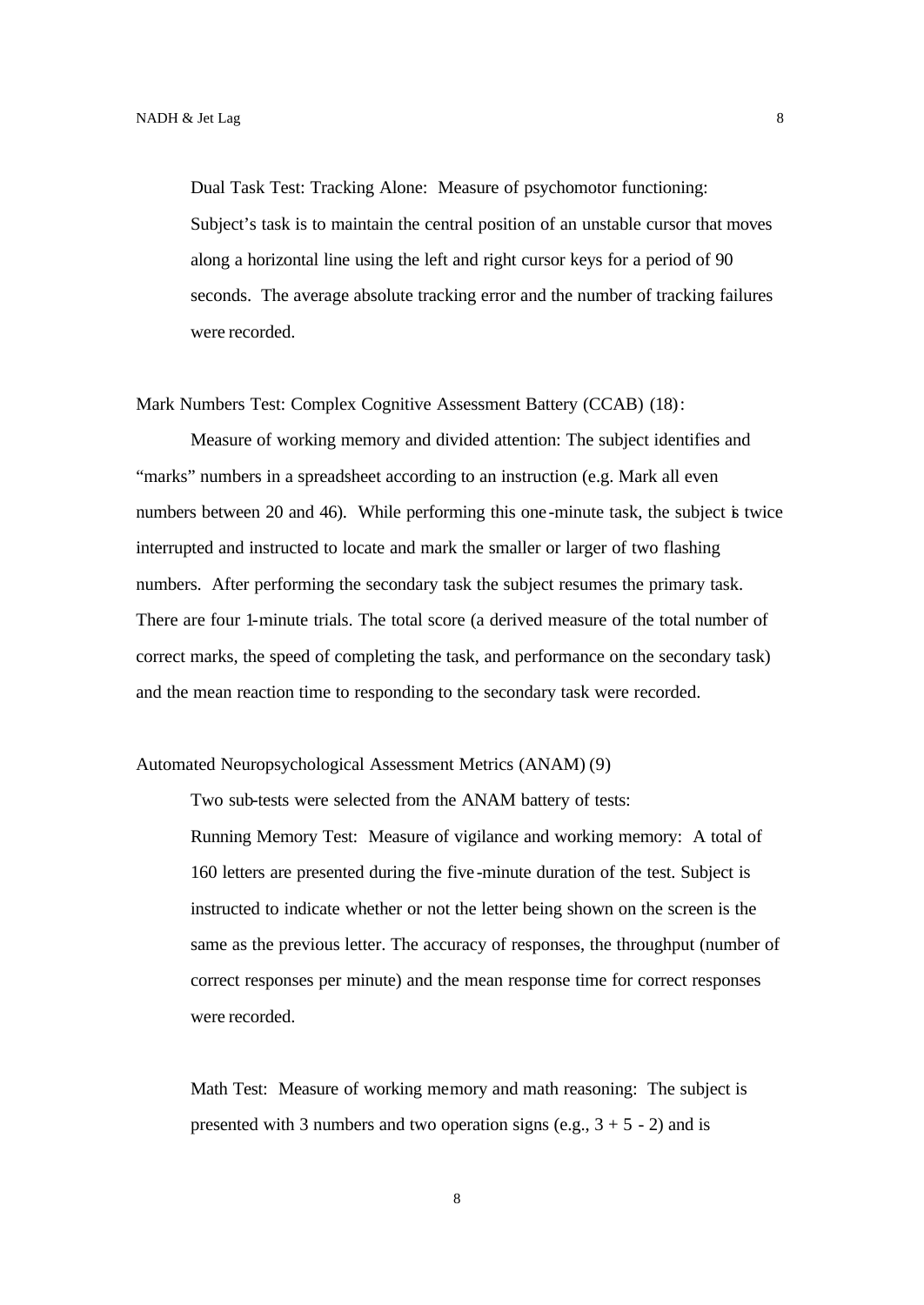instructed to decide whether the total is greater than 5 or less than 5. Forty problems are presented during this 7-minute test. The accuracy of responses, the throughput (number of correct responses per minute) and the mean response time for correct responses were recorded.

## **Self-Report Mood Measures**

#### Walter Reed Mood Scale (9)

Subjects indicate their agreement or disagreement (i.e., Agree, Somewhat Agree, or Disagree) with 36 adjectives that are presented as a description of their current mood. Scales include measures of fatigue and activity.

## Stanford Sleepiness Scale (8)

This is a 7-point self-report scale of current sleepiness, with 1 being least sleepy and 7 being most sleepy.

#### *Statistical Analyses*

The primary outcome measure was defined *a priori* as total errors on the KCPT; all other measures are considered secondary. Statistical significance was set at  $P < .05$ . The study was powered to find a 0.5 SD difference in the mean number of KCPT errors. For continuous measures, the effects of sublingual NADH were assessed by repeated measures analysis of variance and analysis of change from baseline scores by analysis of variance (SPSS-PC, Version 10.1). Tests with categorical results (Dual Task Test tracking errors, Stanford Sleepiness Scale) were analyzed by Chi-square test. These methods were used to provide a comparison of the NADH and placebo groups at Baseline in San Diego, CA, the morning in Washington, D.C. (AM), and the afternoon in Washington, D.C. (PM).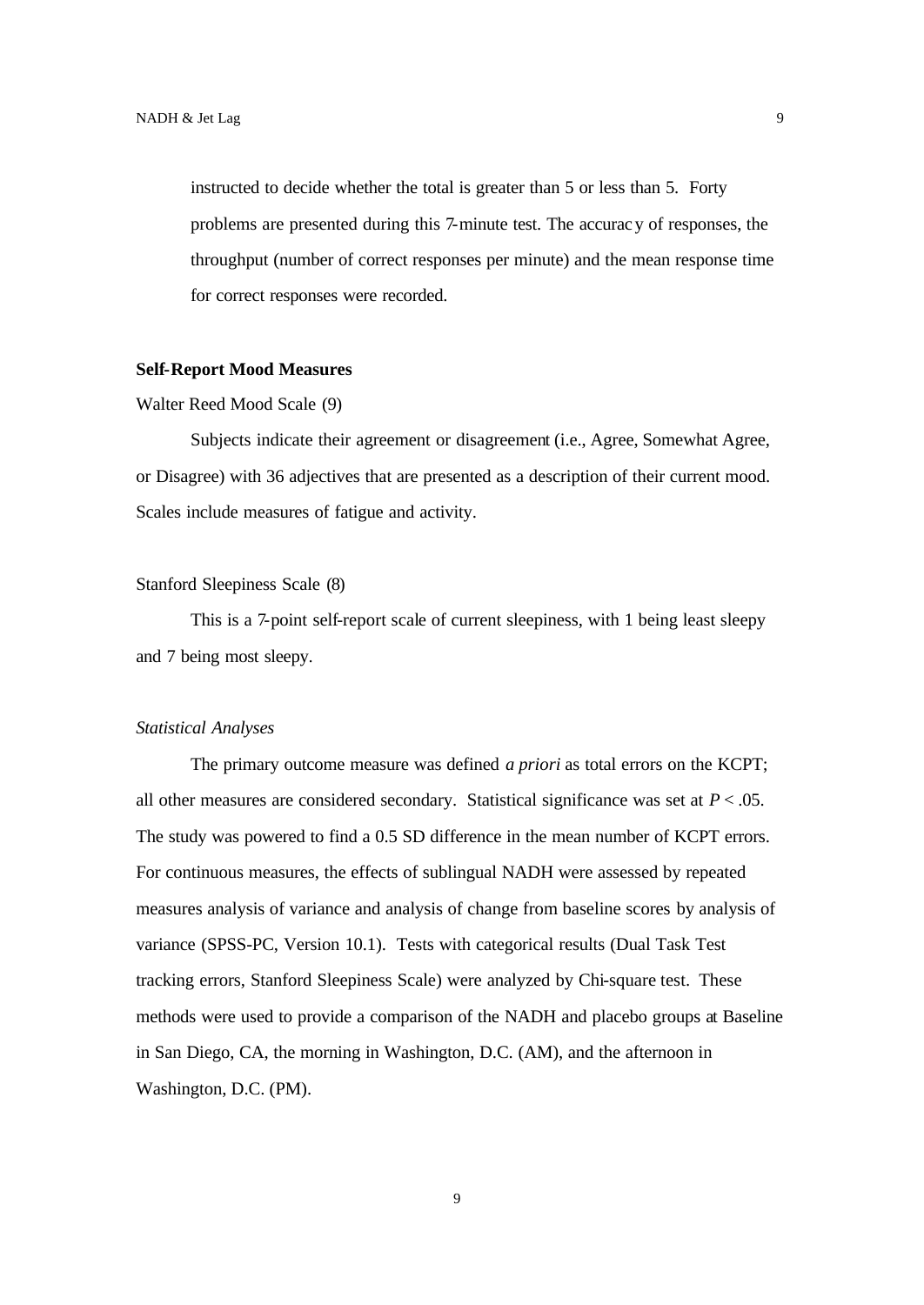## **RESULTS**

*Subject Demographics:* Thirty-six subjects enrolled in the study (19 males and 17 females) between 35 and 55years of age. One male subject who had completed screening failed to appear for the test session. Subjects were randomly assigned to the placebo and NADH groups. The groups did not differ in age (NADH age  $= 43.9 + (-6.9)$ ; Placebo 42.8 +/- 6.1) or gender composition (NADH 9 males/9 females; Placebo 9 males/8 females).

*Adverse Events:* Fourteen subjects reported having headaches during the study. The onset of the headache occurred before the administration of NADH or placebo for ten of these subjects. Two subjects in each group had headaches that began after the administration of either NADH or placebo. Subjects were given acetaminophen or ibuprofen for the headaches. For eight subjects the headache resolved prior to the administration of NADH or placebo.

*Vigilance:* Errors on the KCPT was defined *a priori* as the primary outcome measure of the study. At baseline, 30 subjects (14 NADH, 16 Placebo) obtained a normal performance  $(i.e., > 1 s.d.$  below the mean). KCPT results for the remaining five subjects were not analyzed. On the AM test, 5 NADH subjects and 7 Placebo subjects made two or more vigilance errors. By the PM, subjects receiving NADH made significantly fewer total errors (compared to baseline) than subjects receiving placebo (*P*<.05) [Figure 1 Here]. Twelve of the 14 NADH subjects had resumed a normal level of performance (i.e., less than two vigilance errors) compared to 10 of the 16 placebo subjects ( $P < 0.08$ ).

Useable data for the ANAM Running Memory Test was obtained for only 27 subjects. Five of the subjects were not using the correct key to respond and three subjects had response times (at all 3 sessions) that were extreme outliers. For the remaining 14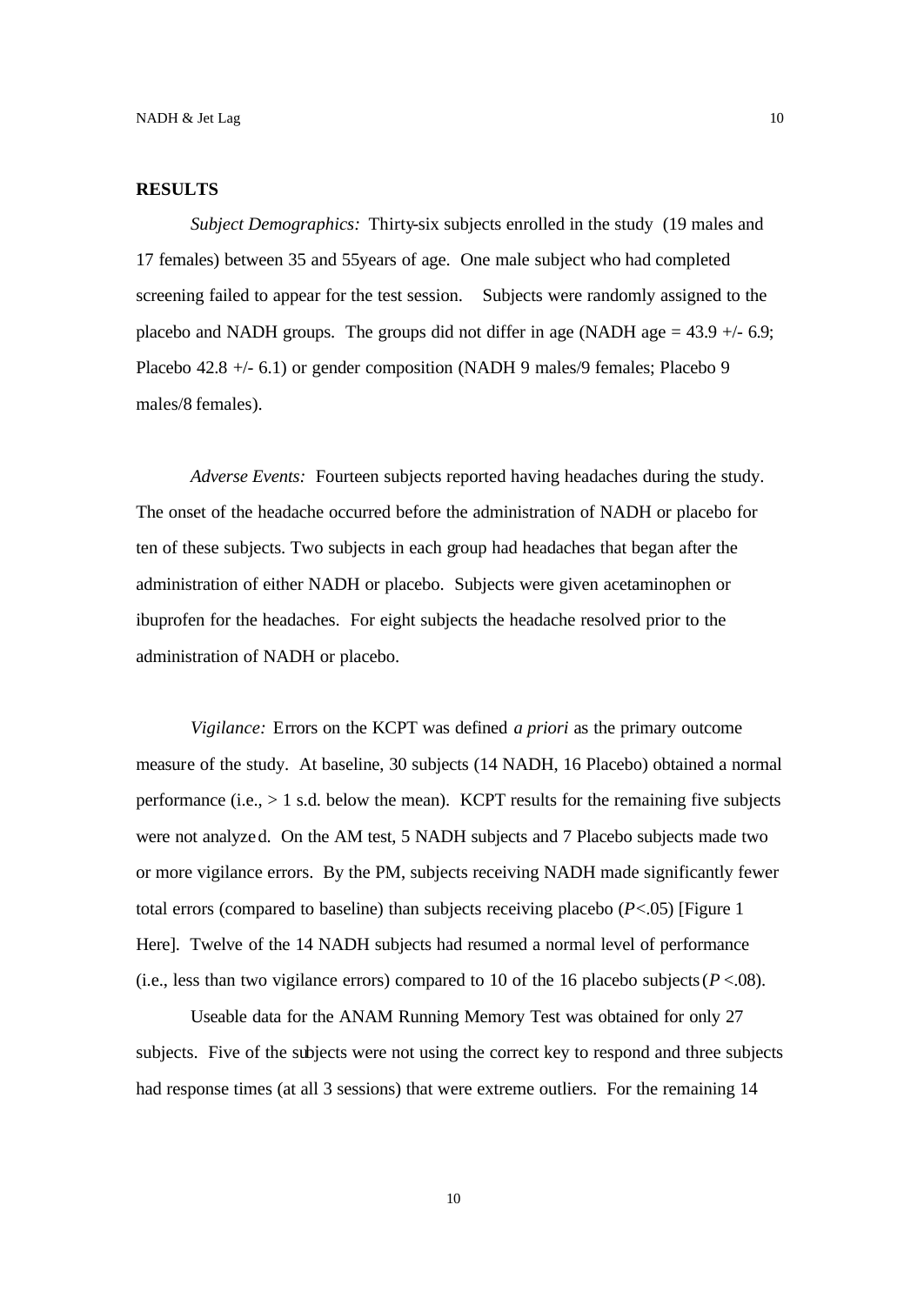NADH and 13 placebo subjects, there was a baseline difference in reaction time (*P* =.005). There were no treatment related differences observed for this test.

*Working Memory:* There were no baseline group differences in throughput (i.e., correct responses per minute) on the Shifting Attention Test-Instruction Condition. The Group x Session effect was significant (*P*<.05). Analysis of contrasts shows that subjects in the NADH group correctly completed 13.2 more problems per minute at AM vs. baseline compared to 6.8 more problems correctly completed per minute for the placebo group [Figure 2 Here].

On the ANAM Math Test the Group x Session effect approached significance for the measure of throughput  $(P < .07)$ . For subjects in the NADH group there was a 15% improvement relative to baseline at the AM test and an 11% improvement at the PM test. By comparison, subjects in the placebo group showed a 6% improvement at the AM test and a 4% improvement at the PM Test. The mean difference between groups was not significant (*P*<.08).

*Divided Attention:* The principal measure of divided attention was the seconda ry task reaction time for the CCAB Mark Numbers Test. The Group x Session effect was significant for the secondary task reaction time  $(P = .038)$ . The secondary task reaction time decreased for NADH subjects by 0.15 seconds and increased by 0.44 seconds for the placebo subjects  $(P = .016)$ . The PM Total score for NADH subjects increased by 77.5 points, compared to an increase of 19.2 points for placebo subjects  $(P = .011)$  [Figure 3] Here].

*Visual Perceptual Speed and Accuracy:* The CogScreen Matching to Sample and Visual Sequence Comparison tests provided measures of visual perceptual speed and accuracy. For the Visual Sequence Comparison Test there was a significant Group x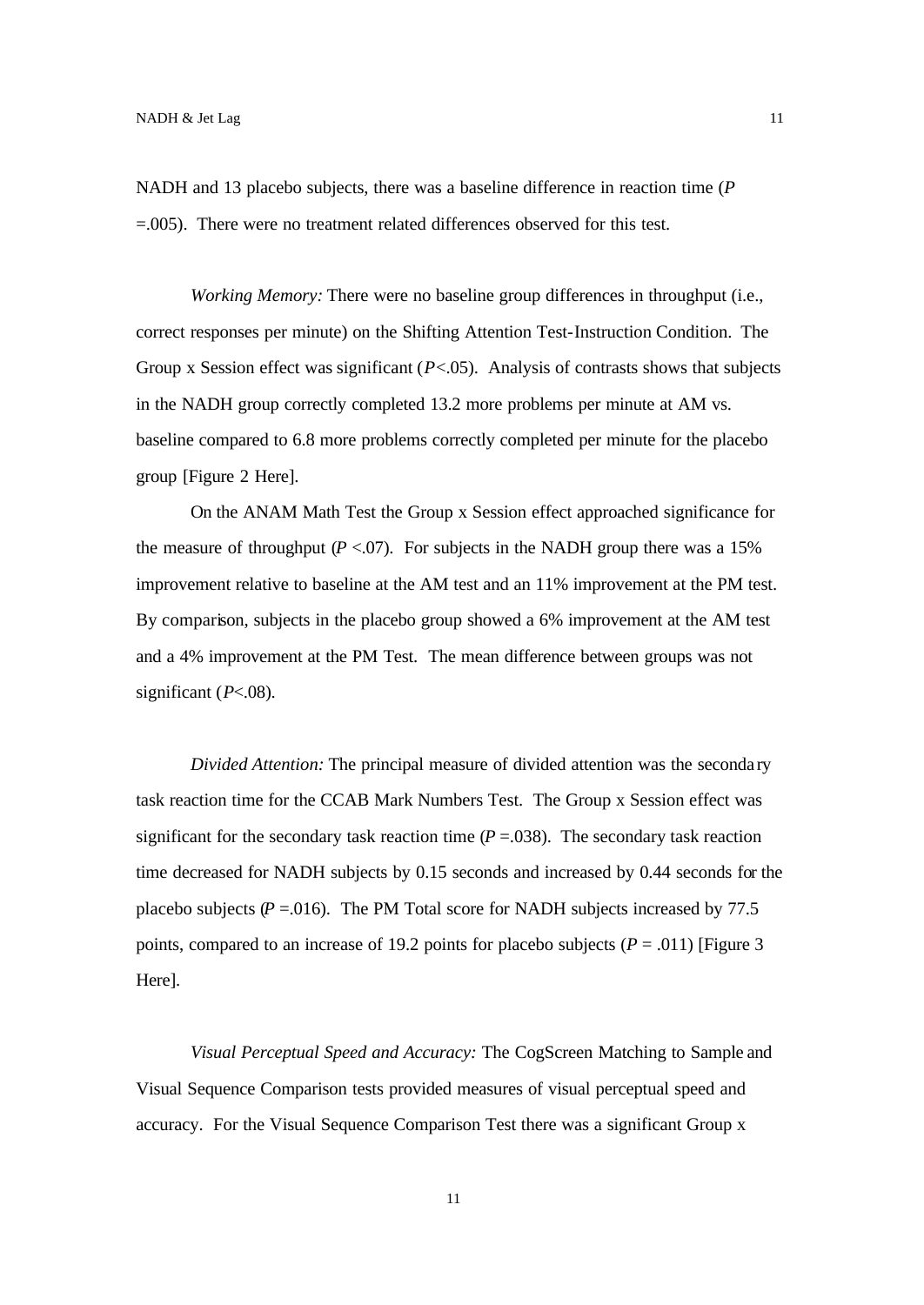Session interaction for the throughput measure (correct responses per minute;  $P < .05$ ). NADH subjects correctly completed 5.4 more items per minute at the PM test compared to baseline. By comparison, the placebo subjects correctly completed 1.4 more items per minute ( $P = 0.026$ ). There was no significant Group x Session effect for the Matching to Sample Test. Nevertheless, the NADH group showed a tendency  $(P = .078)$  for more improvement in throughput from baseline to PM testing; 4.9 more correct responses per minute compared to 1.0 more correct response per minute for placebo subjects [Figure 4 Here].

*Psychomotor Performance:* The CogScreen Dual Task Test Tracking Alone measure provides a measure of skilled motor activity. A significant practice effect on this test is generally reflected by an improvement in tracking errors over trials. This pattern of performance is evident for the NADH group where 31% had tracking failures at baseline, 33% at the AM test and 11% at the PM test. In contrast, for the subjects in the placebo group, 29% had tracking failures at baseline, 41% at the AM test and 29% at the PM test. Group comparisons show a trend for better tracking performance for NADH subjects (*P*<.09).

*Sleepiness and Mood:* At baseline, 14 subjects (82%) in the NADH group rated their sleepiness a 1 or 2 on the 7-point Stanford Sleepiness Scale (SSS) and three subjects rated their sleepiness a 3. Sixteen placebo subjects (94%) rated their sleepiness a 1 or 2 at baseline. One placebo subject had a sleepiness rating of 3. One NADH subject was an extreme outlier on the SSS and was excluded from the SSS analyses. In the morning, both groups had identical sleepiness ratings; six in each group (35%) had a rating of 1 or 2 and 11 (65%) had ratings of 3 or more. However, in the afternoon there was a trend toward less sleepiness in the NADH group (p=.07); eight subjects had ratings of 1 or 2 and nine had ratings of 3 or more. For the placebo group, four subjects had ratings of 1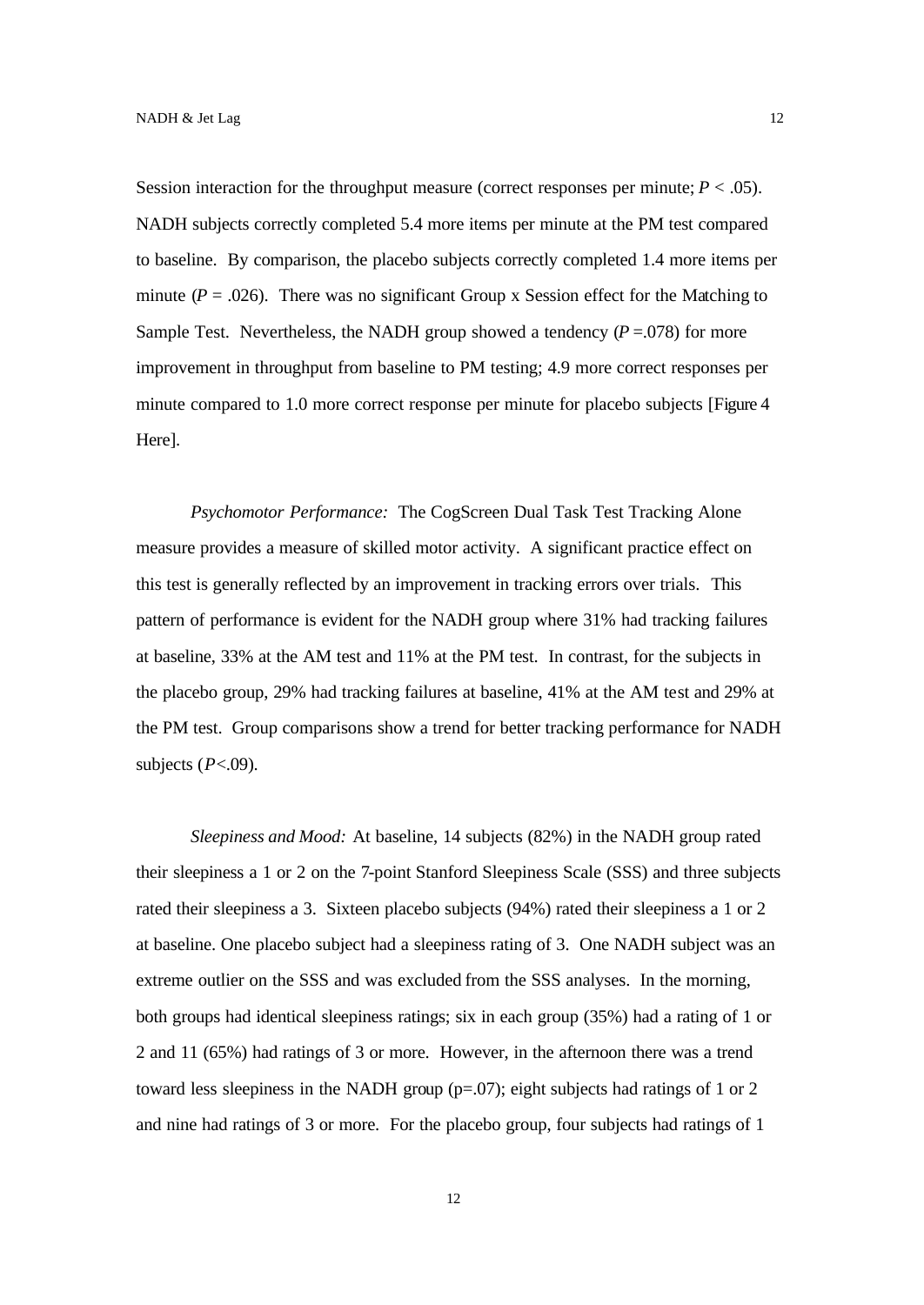or 2 and 13 had ratings of 3 or more [Figure 5 Here]. There were no significant differences found between groups on measures of self -reported fatigue and activity level.

## **DISCUSSION**

The present study was designed to assess the impact of jet lag as well as the effects of a potential jet lag countermeasure under realistic travel conditions. Results indicated that an overnight ("red-eye") flight crossing four time zones (i.e., a three-hour forward time shift) is effective in generating subjective symptoms of jet lag, including fatigue and sleepiness. The cognitive test employed in the study (CogScreen®) detected cognitive changes following the flight. Furthermore, stabilized NADH was found to have a beneficial effect on cognitive functioning when administered upon arrival. Subjects who received NADH performed significantly better than subjects who received placebo on the primary outcome measure (KCPT Total Errors, a measure of vigilance), and on 3 of the 7 secondary cognitive and psychomotor test measures. On the remaining four cognitive measures, NADH subjects showed a trend  $(P \le 10)$  for better performance than subjects who received placebo. These findings suggest that NADH may mitigate the effects of jet lag on the cognitive and psychomotor functions considered particularly sensitive to sedation; vigilance, working memory, psychomotor tracking and divided attention.

The only adverse effects reported during the study were headaches (14 subjects), fatigue and sleepiness. Only two subjects reported headaches following the administration of NADH. The headaches were not deemed to be attributable to NADH. The absence of treatment related side effects following administration of NADH is consistent with earlier clinical studies (2,3,7).

The KCPT, the primary outcome measure of the study, demonstrated a notable increase in lapses of attention, as reflected by omission errors, on the morning following the flight. By the afternoon, only 14% of NADH subjects had omission errors on the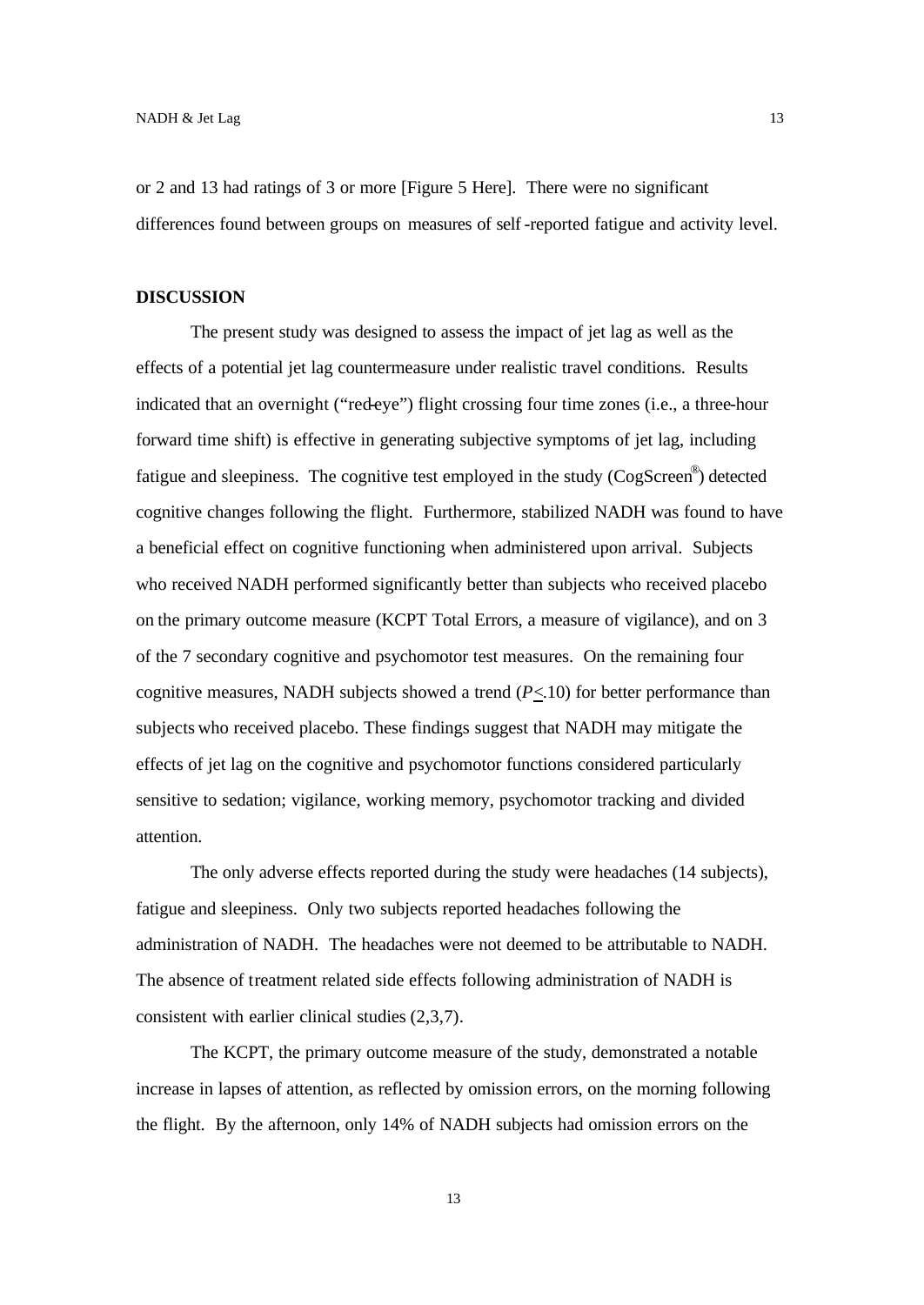KCPT and mean accuracy on the Running Memory Test was 96%. In contrast, 37% of placebo subjects made omission errors on the KCPT and the mean accuracy on the Running Memory Test was 91%. NADH subjects made significantly fewer total vigilance errors on the PM test.

Subjects who received NADH were also better able to temporarily hold information in mind and perform mental operations (i.e., working memory). Subjects who received NADH correctly completed more problems per minute on the Shifting Attention Test-Instruction Condition. Test accuracy dropped for subjects in the placebo condition. On a second measure of working memory, ANAM Math Test, there was a trend for better performance.

The negative impact of jet lag on divided attention, the ability to perform simultaneous mental operations, was readily apparent. During the morning test session, subjects who received placebo were 0.15 seconds slower, compared to baseline, in their response to the secondary task on the CCAB Mark Numbers Test. By comparison, subjects who received NADH improved, compared to baseline, by 0.44 seconds on this task (*P*<.05). The total score on the Ma rk Numbers test also improved significantly more for subjects who received NADH.

On two measures of visual perceptual speed and accuracy (CogScreen Visual Sequence Comparison and Matching to Sample), NADH subjects demonstrated greater improvement in the number of correct responses per minute at the afternoon test session, compared to the placebo subjects.

This jet lag protocol was effective in inducing subjective symptoms of jet lag. During the morning test session 57.1% of the subjects in the NADH group and 62.5% of the subjects in the placebo group reported an increase in sleepiness compared to baseline. By the afternoon test session, 42.3% of the NADH subjects and 75% of the placebo subjects were continuing to report sleepiness (relative to their ba seline rating). The effect of NADH on sleepiness ratings and other mood ratings was not significant.

14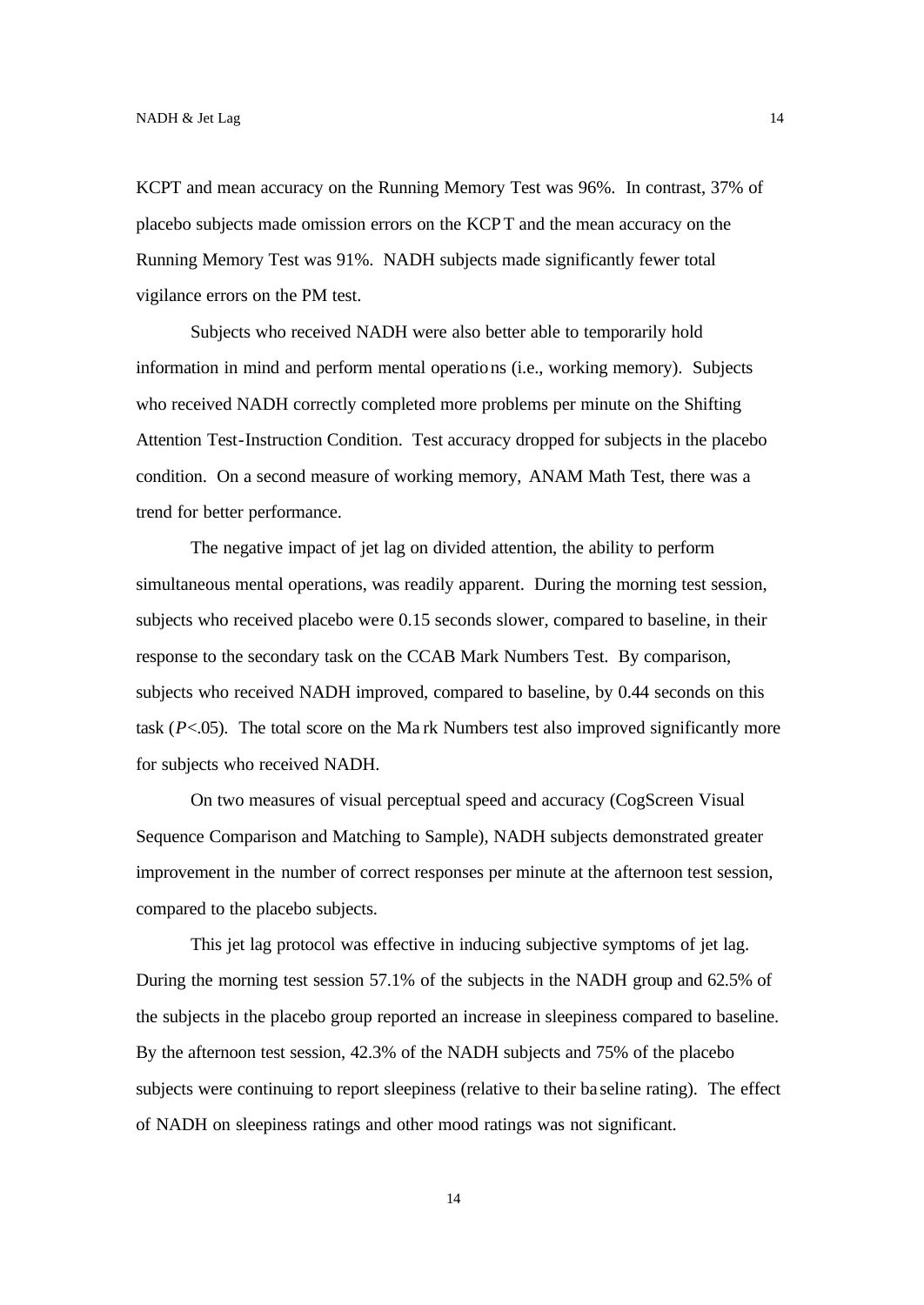The present study did not directly assess circadian effects or the hours of sleep obtained by subjects during the flight. It is not possible, from the current study, to determine the contribution that each of these factors plays in the development of the symptoms of jet lag. Our intent was to provide subjects a realistic overnight flight experience. The relatively low power of sleepiness ratings made it less likely that we would be able to detect a significant effect of NADH on sleepiness with the number of subjects enrolled in this trial. On several tests, we were also hampered by missing data resulting from limitations in our training of subjects on the cognitive test procedures. Furthermore, the computerized cognitive testing programs were not designed to notify subjects when they were pressing an invalid key.

The public health, occupational health, and economic impact of jet lag have likely been underestimated (12). There are an increasing number of business travelers making transcontinental and intercontinental flights. These travelers are subjected to the effects of jet lag demonstrated in the current study. The "jet lagged trave ler" is more likely to experience lapses of attention (i.e., vigilance errors), to have difficulty concentrating (i.e., working memory difficulty), and to be less efficient at handling the demands of the work environment (i.e., decreased divided attention). In addition the jet lagged traveler feels less alert, less active and more fatigued. For the traveling athlete these effects of jet lag are likely to be evident in reduced performance. Travelers, and the aircrew who transport them, need to be made more aware of the effects and consequences of jet lag. They also need to learn about the benefits and risks of different jet lag countermeasures. Employers, business travelers, and athletes need to adjust their expectations and allow for an adequate opportunity to recover from the effects of jet lag.

The implications of this work are that activities that require attention to multiple tasks, continuous concentration and rapid interpretation of visual cues will be affected by travel across time zones. Stabilized NADH was effective in mitigating against these cognitive effects. Piloting an aircraft is critically dependent on vigilance, memory and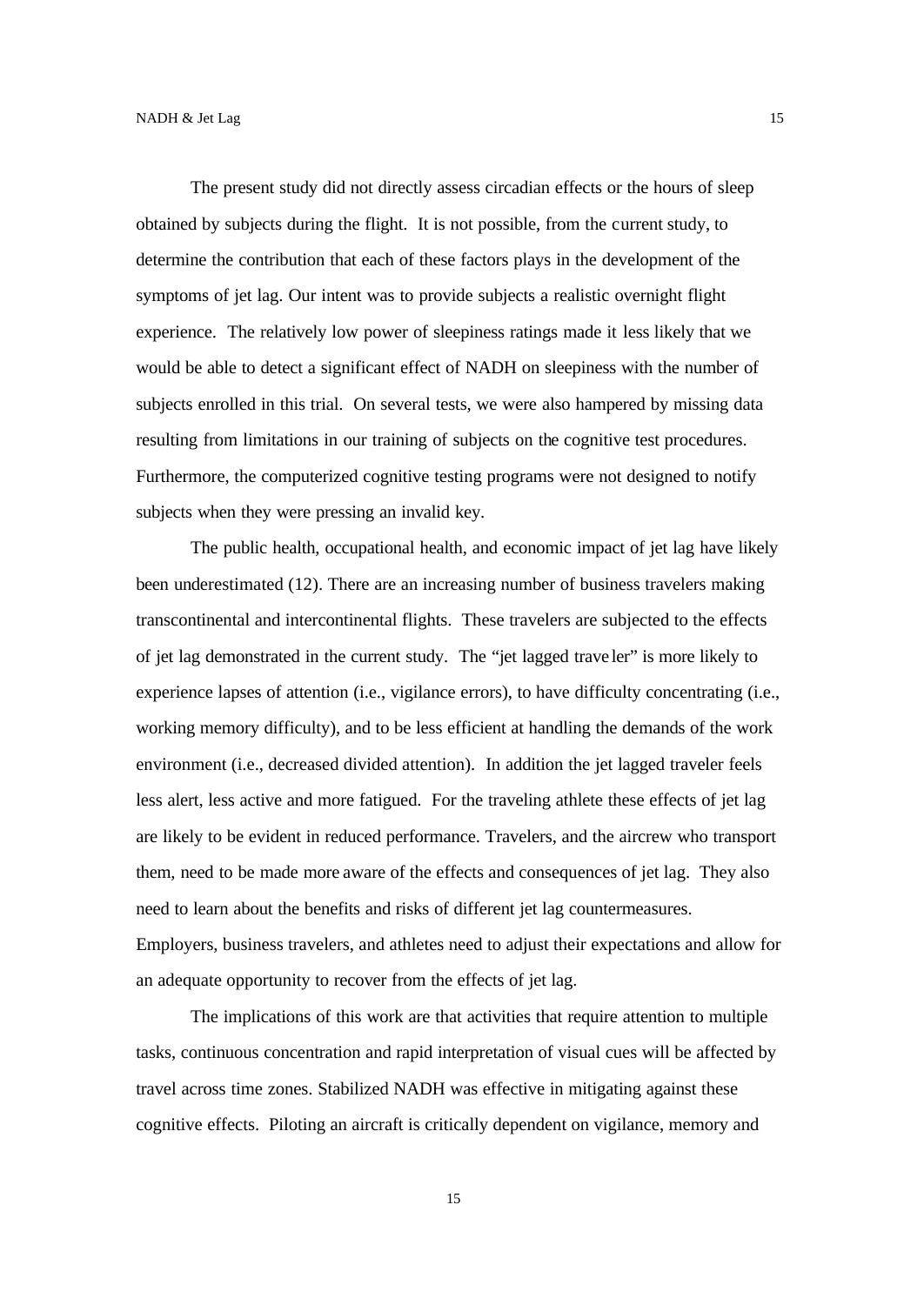visual perception. Solutions for jet lag that involve attempts to realign circadian rhythms appear to be especially impractical for commercial pilots (17). In contrast, NADH may prove to be a suitable short-term countermeasure for aircrew.

Further studies are needed to replicate and extend the present findings. In particular, there is a need to investigate optimal dosing parameters for this use of NADH. What is the duration of the effect of NADH on cognition and self-reported sleepiness? Furthermore, there is a dearth of evidence on the duration and course of the cognitive performance decrements over time that result from jet lag. Would NADH be helpful for symptoms occurring 48 to 72 hours after travel? Other conditions where sleep schedules and circadian rhythms are disturbed such as night call and shift work should also be investigated.

## **ACKNOWLEDGMENTS**

Menuco Corporation (New York) funded the study. The authors thank Robert Sitarz, Melissa Longstreet, Victoria Starbuck, Ph.D., Mildred Medina, and Linda Swope for their assistance in monitoring subjects during the testing procedures.

#### **DISCLOSURE**

None of the study authors have an interest, financial or otherwise, in Menuco Corporation, ENADA, or ENADAlert.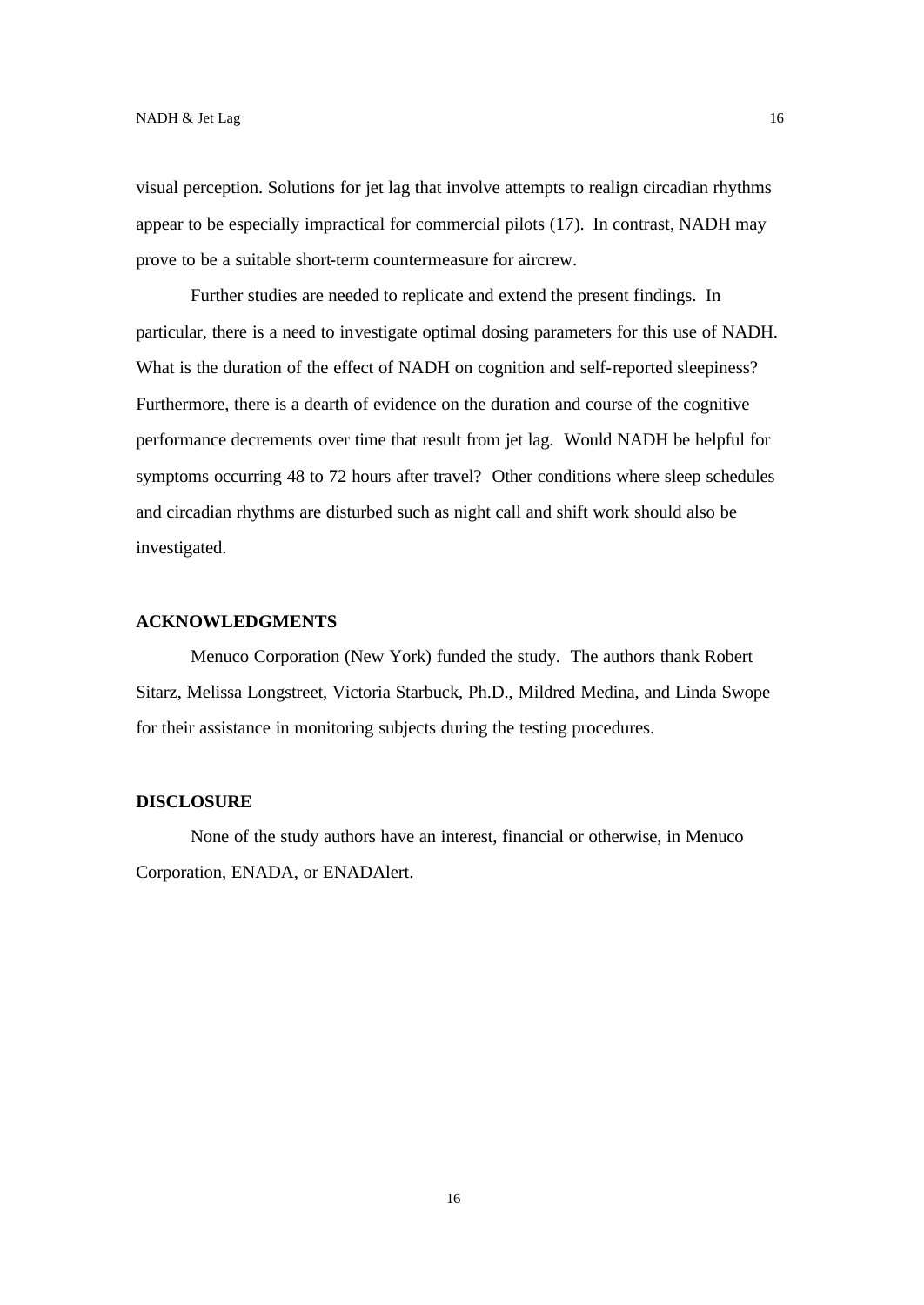### **REFERENCES**

- 1. Alberts B, Bray D, Lewis J, Raff M, Roberts K, Watson JD. Energy Conversion: Mitochondria and chloroplasts. In: Molecular biology of the cell. 3rd ed. New York: Garland; 1994. p. (pending from author).
- 2. Birkmayer JG. Coenzyme nicotinamide adenine dinucleotide: new therapeutic approach for improving dementia of the Alzheimer type. Ann Clin Lab Sci 1996;26:1-9.
- 3. Birkmayer JG, Vrecko C, Volc D, Birkmayer W. Nicotinamide adenine dinucleotide (NADH)--a new therapeutic approach to Parkinson's disease. Comparison of oral and parenteral application. Acta Neurol Scand Suppl 1993;146:32-35.
- 4. Caldwell JA, Jr. Fatigue in the aviation environment: an overview of the causes and effects as well as recommended countermeasures. Aviat Space Environ Med 1997;68:932-8.
- 5. Cho K, Ennaceur A, Cole JC, Suh CK. Chronic jet lag produces cognitive deficits. J Neurosci (Online) 2000;20:RC66; www.neurosci.org.
- 6. Copinschi G, Spiegel K, Leproult R, Van Cauter E. Pathophysiology of human circadian rhythms. Novartis Found Symp 2000;227:143-57.
- 7. Forsyth LM, Preuss HG, MacDowell AL, Chiazze L, Jr., Birkmayer GD, Bellanti JA. Therapeutic effects of oral NADH on the symptoms of patients with chronic fatigue syndrome. Ann Allergy Asthma Immunol 1999;82:185-91.
- 8. Hoddes E, Zarcone V, Smythe H, Phillips R, Dement WC. Quantification of sleepiness: a new approach. Psychophysiology 1973;10:431-6.
- 9. Kane RL, Kay GG. Computerized assessment in neuropsychology: a review of tests and test batteries. Neuropsychol Rev 1992;3:1-117.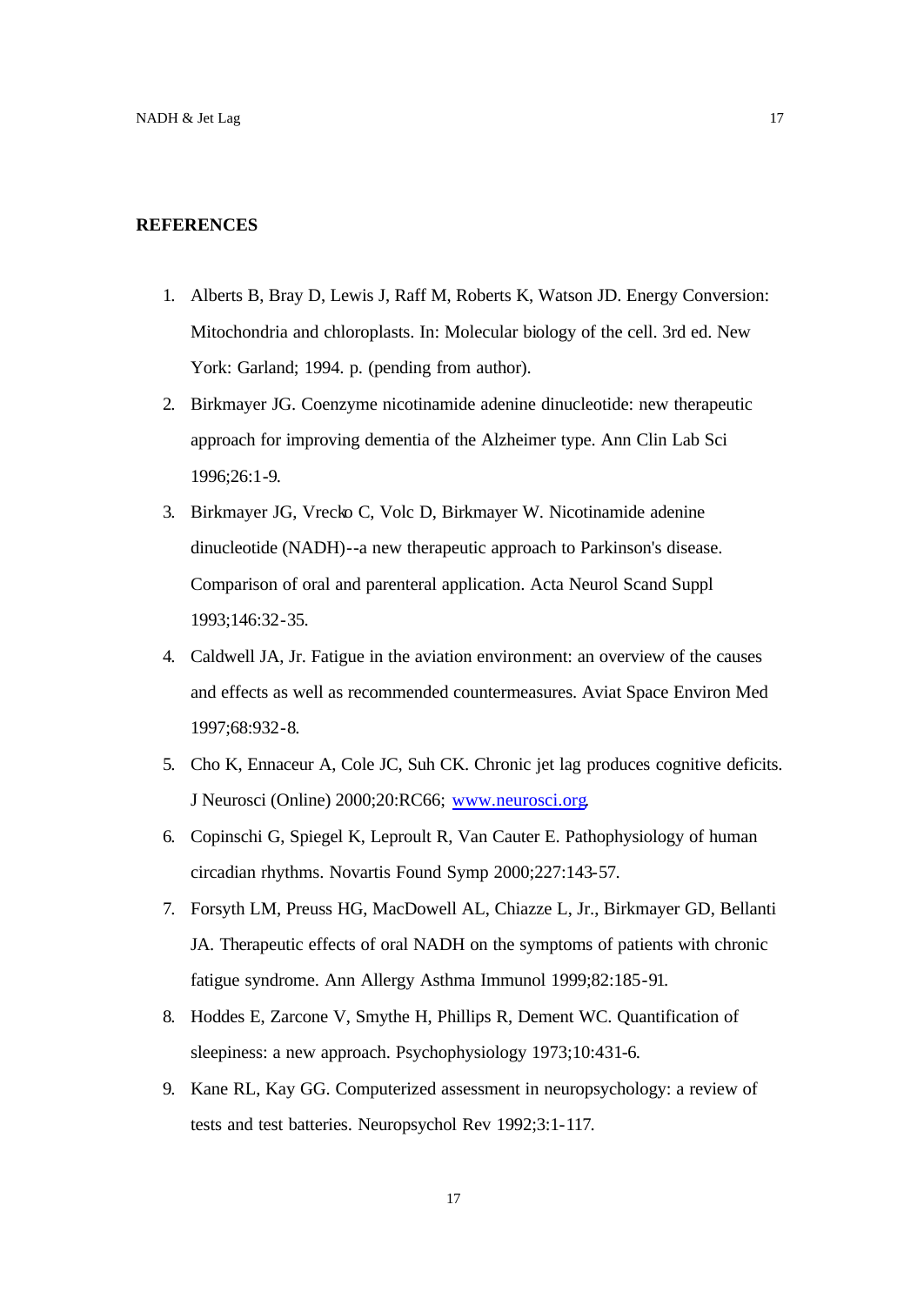- 10. Koelega HS. Stimulant drugs and vigilance performance: a review. Psychopharmacology 1993;111:1-16.
- 11. Lezak MD. Neuropsychological assessment. 3rd ed. New York: Oxford University Press; 1995. p.379-81.
- 12. Mitler MM, Carskadon MA, Czeisler CA, Dement WC, Dinges DF, Graeber RC. Catastrophes, sleep, and public policy: consensus report. Sleep 1988;11:100-9.
- 13. Pearl SM, Antion MD, Stanwood GD, Jaumotte JD, Kapatos G, Zigmond MJ. Effects of NADH on dopamine release in rat striatum. Synapse 2000;36:95-101.
- 14. Petrie K, Dawson AG, Thompson L, Brook R. A double-blind trial of melatonin as a treatment for jet lag in international cabin crew. Biol Psychiatry 1993;33:526- 30.
- 15. Rosekind MR, Gander PH, Miller DL, Gregory KB, Smith RM, Weldon KJ, et al. Fatigue in operational settings: examples from the aviation environment. Hum Factors 1994;36:327-38.
- 16. Samel A, Wegmann HM, Vejvoda M. Jet lag and sleepiness in aircrew. J Sleep Res 1995;4(S2):30-36.
- 17. Samel A, Wegmann HM, Vejvoda M. Aircrew fatigue in long-haul operations. Accid Anal Prev 1997;29:439-52.
- 18. Samet M ea. Complex Cognitive Assessment Battery (CCAB): Test Descriptions. Alexandria, VA: US Army Research Institute; 1986.
- 19. Sasaki M, Kurosaki Y, Mori A, Endo S. Patterns of sleep-wakefulness before and after transmeridian flight in commercial airline pilots. Aviat Space Environ Med 1986;57:B29-42.
- 20. Spitzer RL, Terman M, Williams JB, Terman JS, Malt UF, Singer F, et al. Jet lag: clinical features, validation of a new syndrome-specific scale, and lack of response to melatonin in a randomized, double -blind trial. Am J Psychiatry 1999;156:1392-6.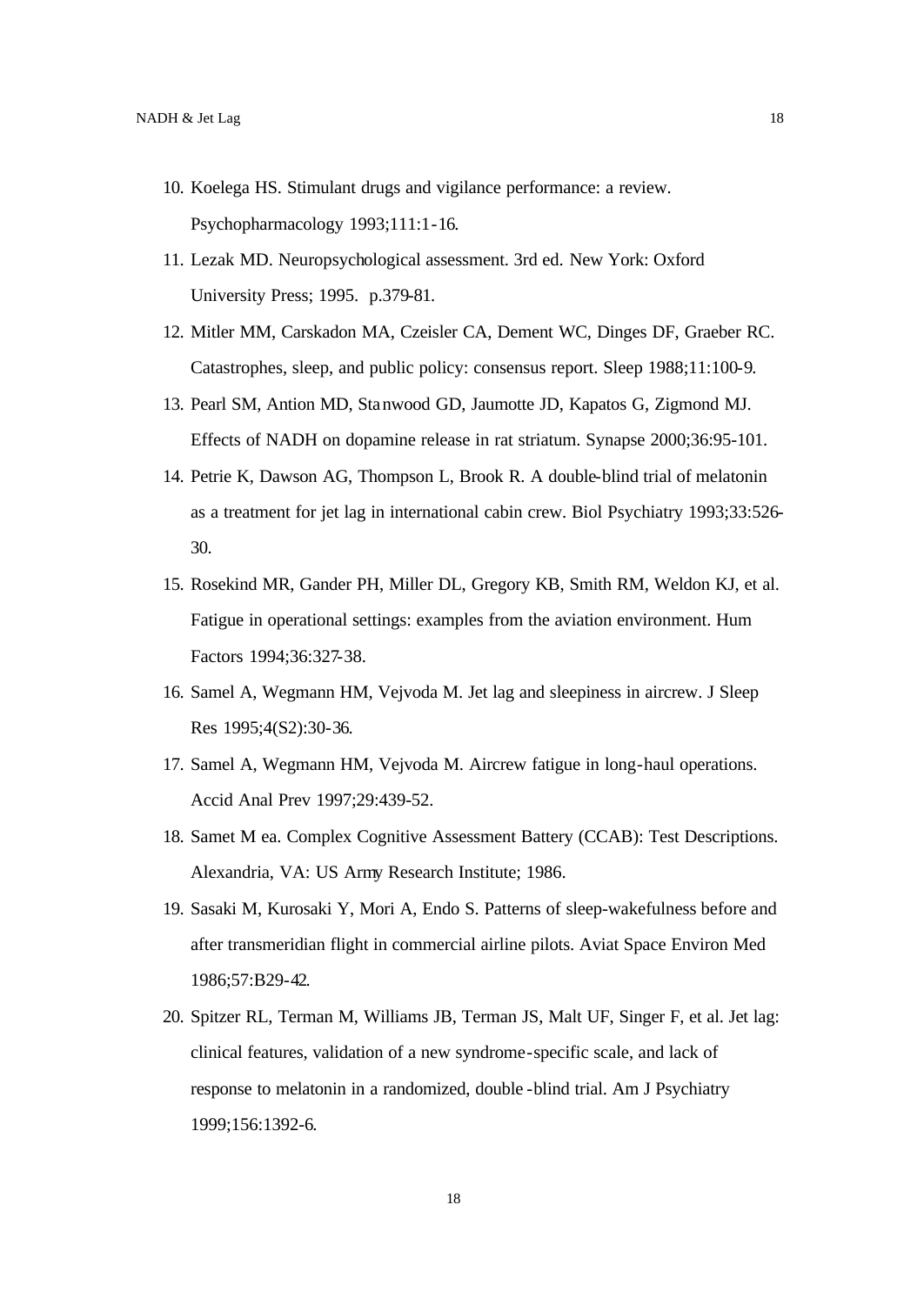- 21. Stryer L. Oxidative Phosphorylation. In: Stryer L, editor. Biochemistry. 3rd ed. San Francisco and New York: W.H. Freeman and Co.; 1988. p. (pending from author).
- 22. Wever RA. Use of light to treat jet lag: differential effects of normal and bright artificial light on human circadian rhythms. Ann N Y Acad Sci 1985;453:282- 304.
- 23. Winget CM, DeRoshia CW, Markley CL, Holley DC. A review of human physiological and performance changes associated with desynchronosis of biological rhythms. Aviat Space Environ Med 1984;55:1085-96.
- 24. Youngstedt SD, O'Connor PJ. The influence of air travel on athletic performance. Sports Med 1999;28:197-207.
- 25. Zhang JR, Vrecko K, Nadlinger K, Storga -Tomic D, Birkmayer GD, Reibnegger G. The reduced coenzyme nicotinamide dinucleotide (NADH) repairs DNA damage of PC12 cells induced by doxorublein. J Tumor Marker Oncol 1998;13:5- 17.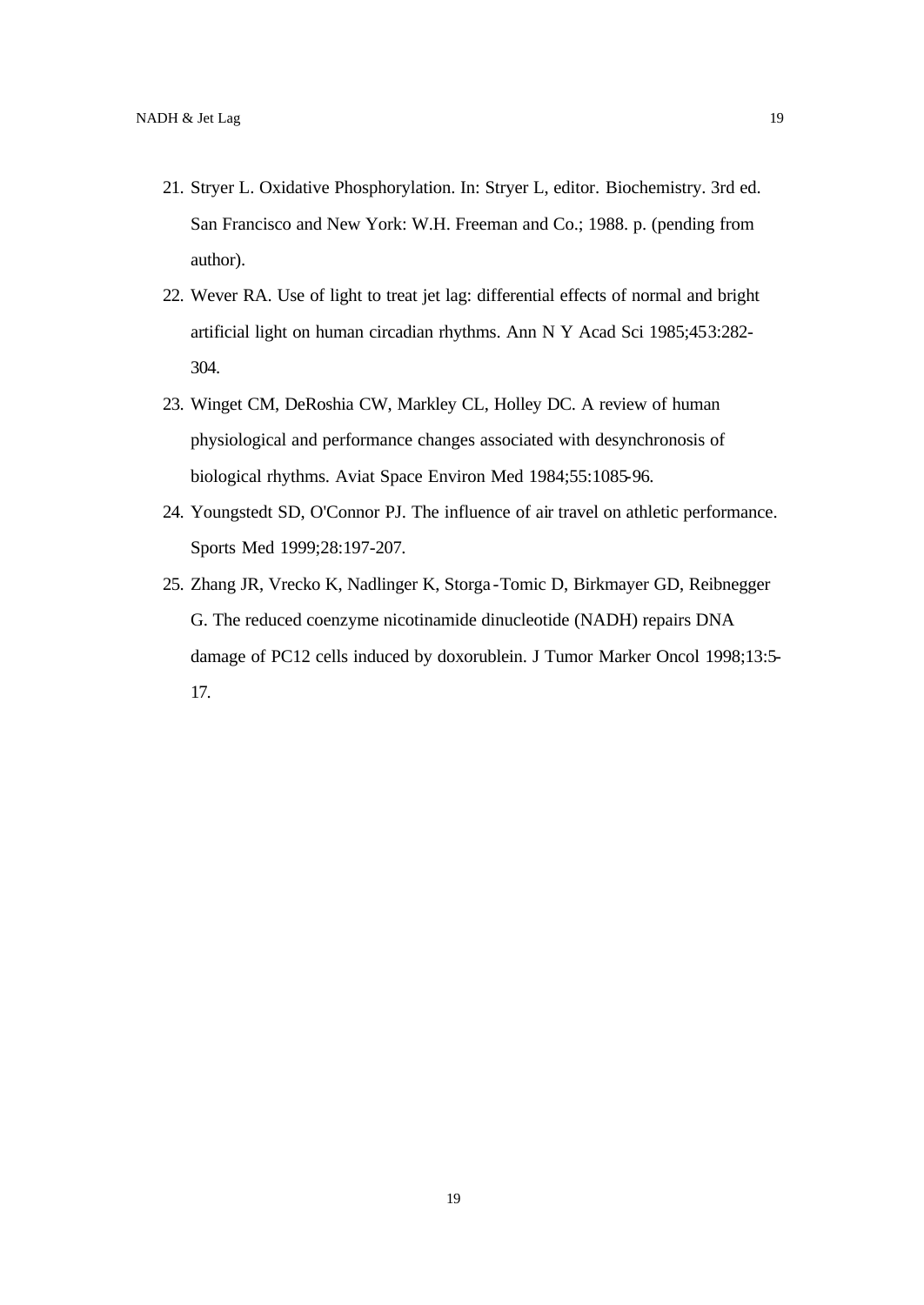#### Legends for Illustrations

- Figure 1: Mean errors and SEM by group on the Kay Continuous Performance Test, across the 3 test sessions. Results show a significant group difference in the PM session  $(P<.05)$ . Note: SD Baseline refers to the testing in San Diego on the day of the flight; DC AM refers to morning testing in Washington, DC PM refers to afternoon testing in Washington.
- Figure 2: Mean throughput (correct responses per minute) and SEM by group on the Shifting Attention Test Instruction Condition, across the 3 test sessions. Results show a significant group by session effect (*P*<.05).
- Figure 3: Mean reaction time and SEM on the secondary task of the Complex Cognitive Assessment Battery Mark Numbers Test, across the 3 test sessions. Results show a significant group by session effect  $(P < .05)$ .
- Figure 4: Mean throughput (correct responses per minute) and SEM by group on the Visual Sequence Comparison test, across the 3 test sessions. Results show a significant group by session interaction  $(P < .05)$ .
- Figure 5: Percentage of subjects reporting sleepiness on the Stanford Sleepiness Scale  $(rating > 2)$ . Results show a trend for less sleepiness in the NADH group in the PM (*P*=.07).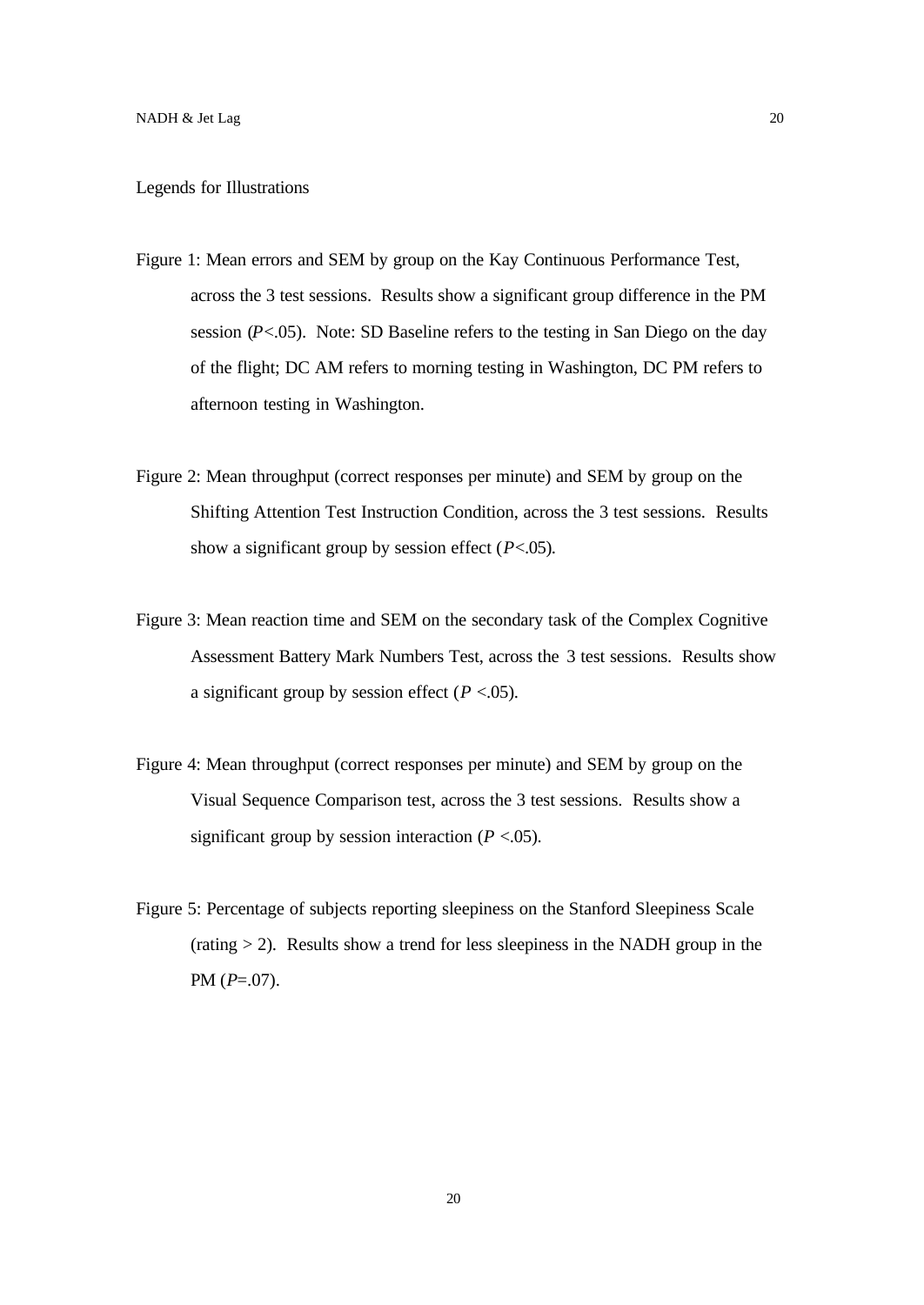

Figure 1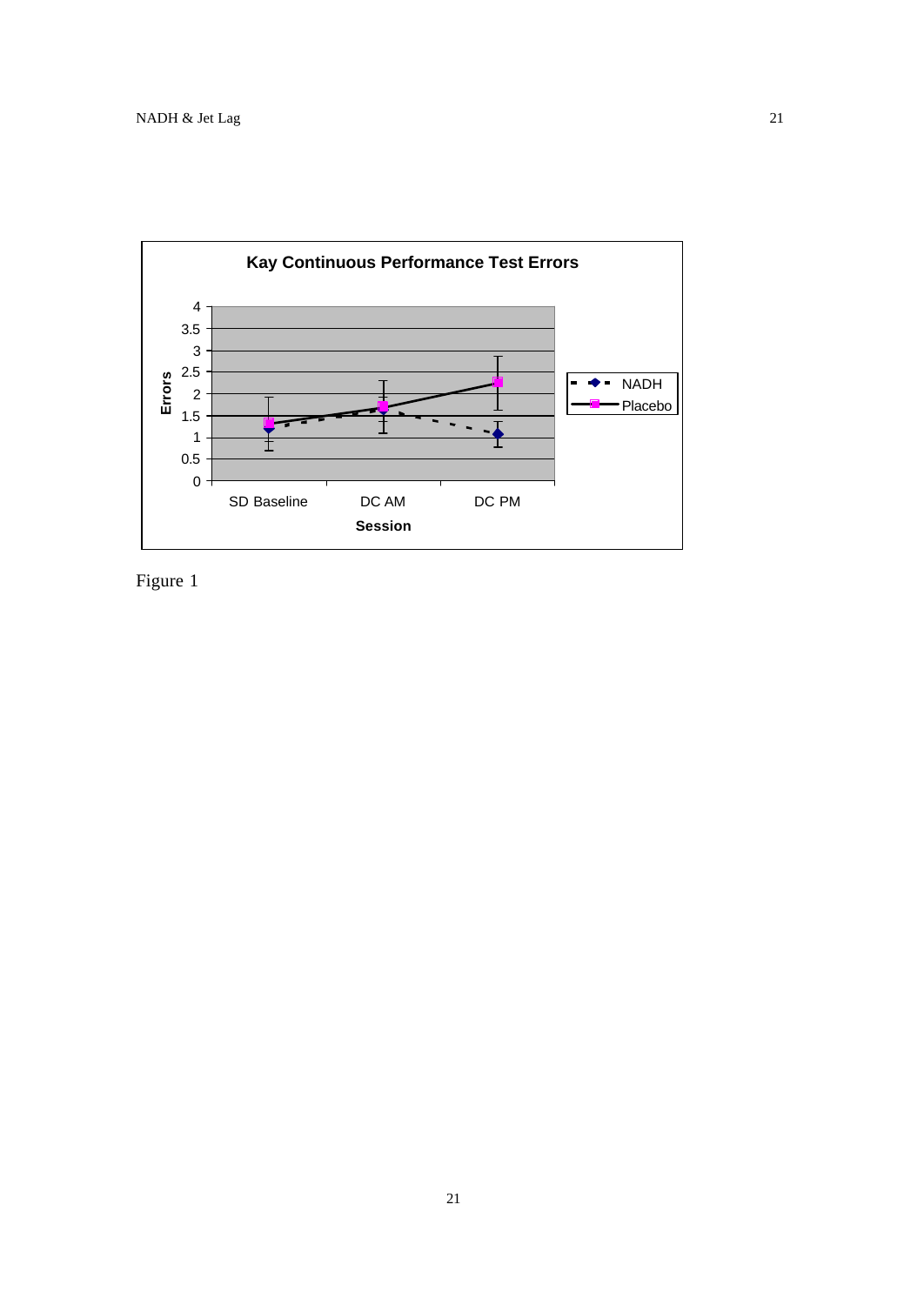

Figure 2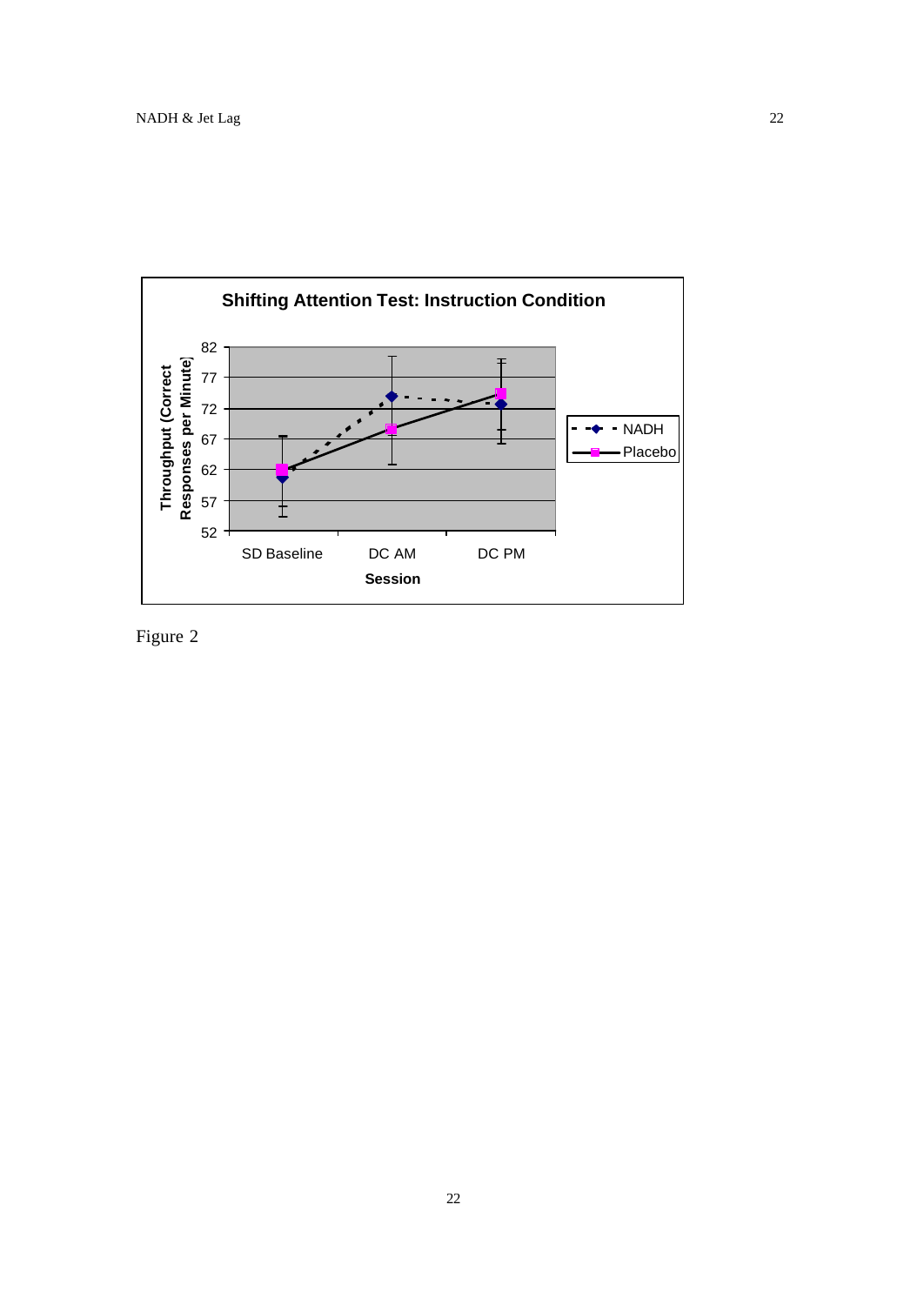

Figure 3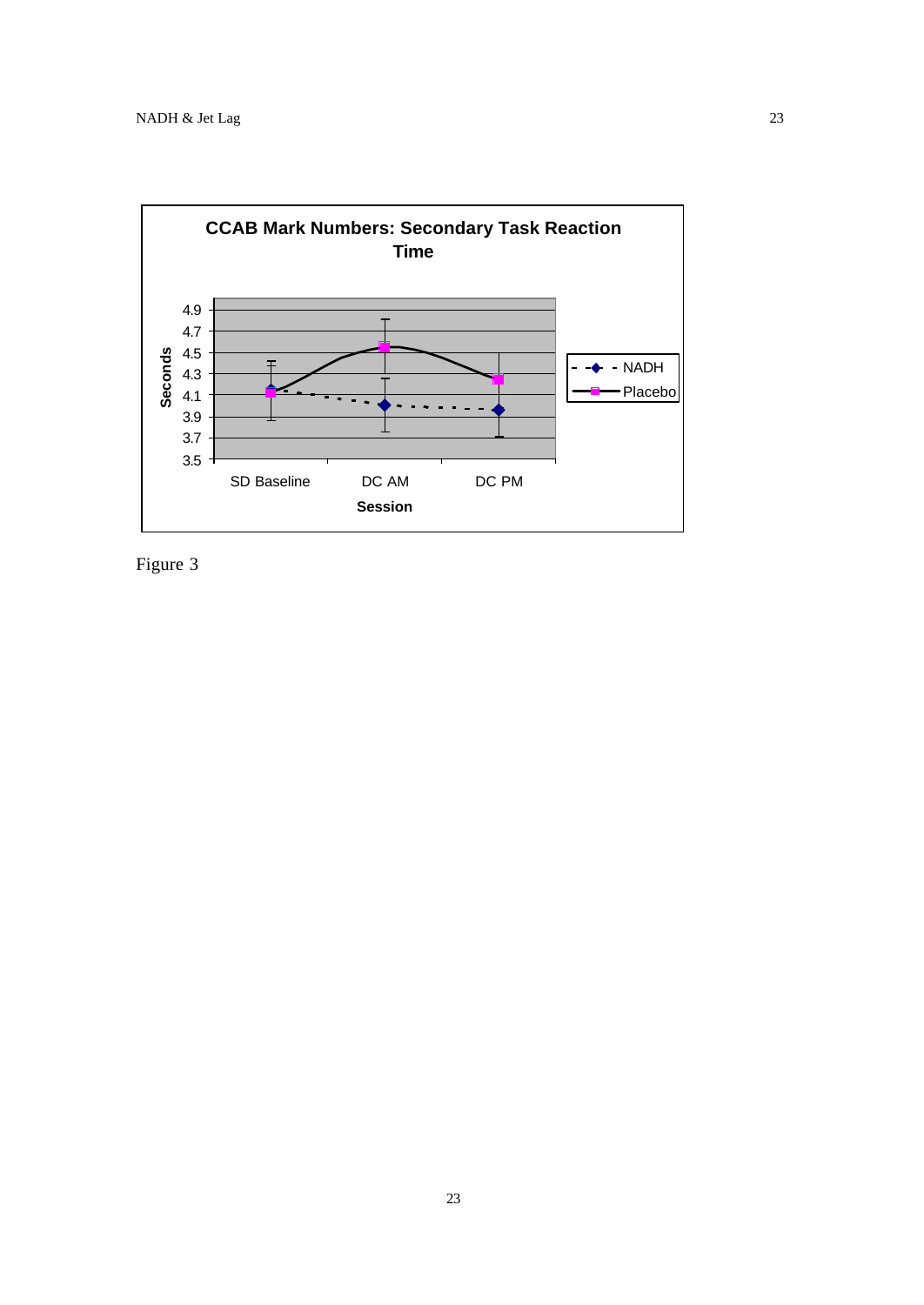

Figure 4